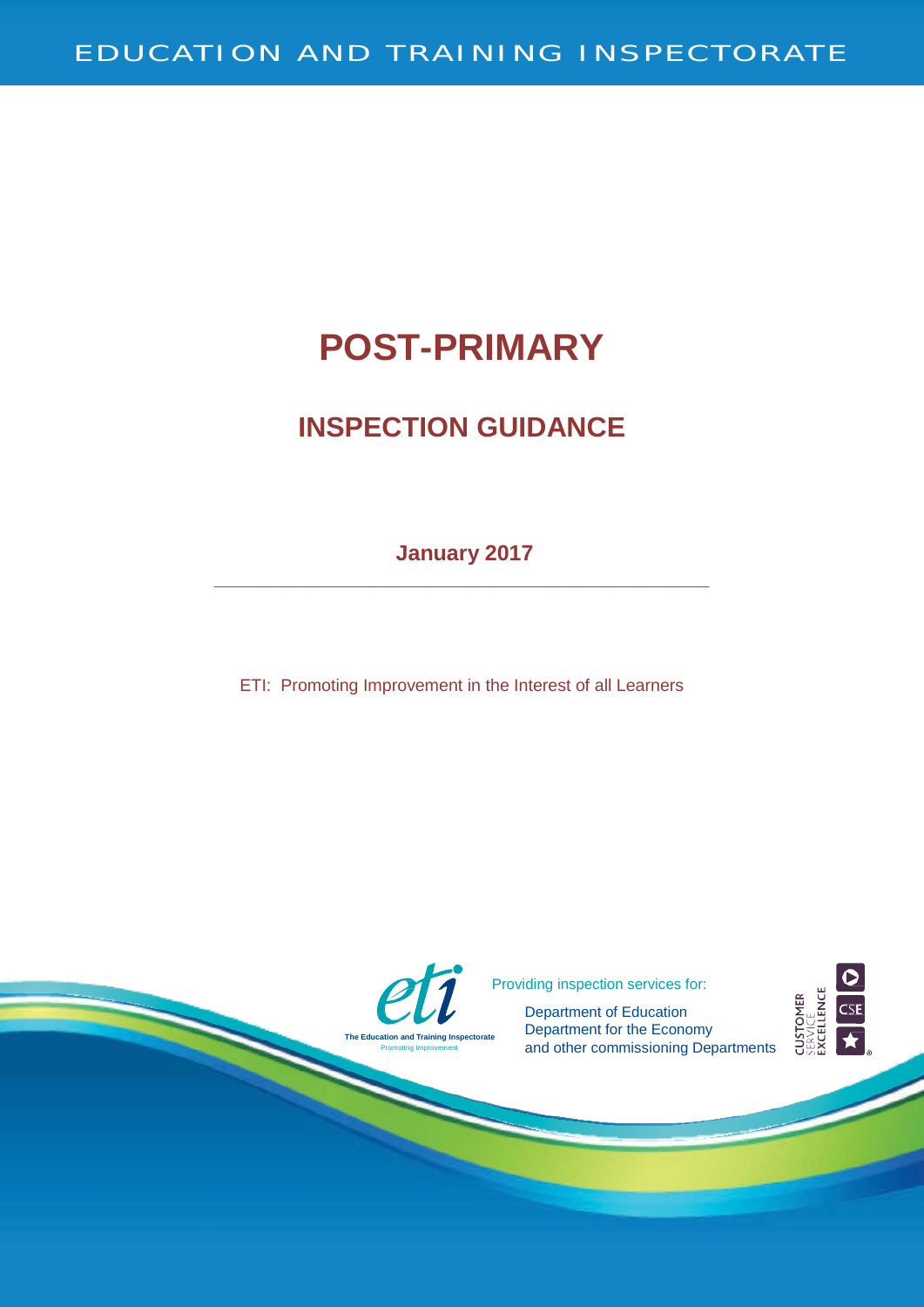### **CONTENTS**

| <b>General information</b>                                        |                |
|-------------------------------------------------------------------|----------------|
| What happens before the inspection:                               | 3              |
| The pre-inspection preparation visit                              | 4              |
| Preparation of the inspection overview document                   | 5              |
| The preparation and use of data                                   | 6              |
| Questionnaires used as part of the inspection                     | $\overline{7}$ |
| The role of the representative                                    | $\overline{7}$ |
| The post-primary inspection                                       | 8              |
| Inspection of care and welfare                                    | 12             |
| Guidance on ETI meetings with learning support co-ordinator/SENCO | 13             |
| Inspection of subject areas                                       | 15             |
| <b>Meeting with the governors</b>                                 | 17             |
| <b>Curriculum and careers</b>                                     | 18             |
| Guidance on ETI meetings with middle leaders/managers             | 19             |
| Key information that should be provided - summary                 | 22             |
| <b>Post-inspection</b>                                            | 23             |
| <b>Partial inspections</b>                                        | 23             |
| <b>Frequently asked questions</b>                                 | 24             |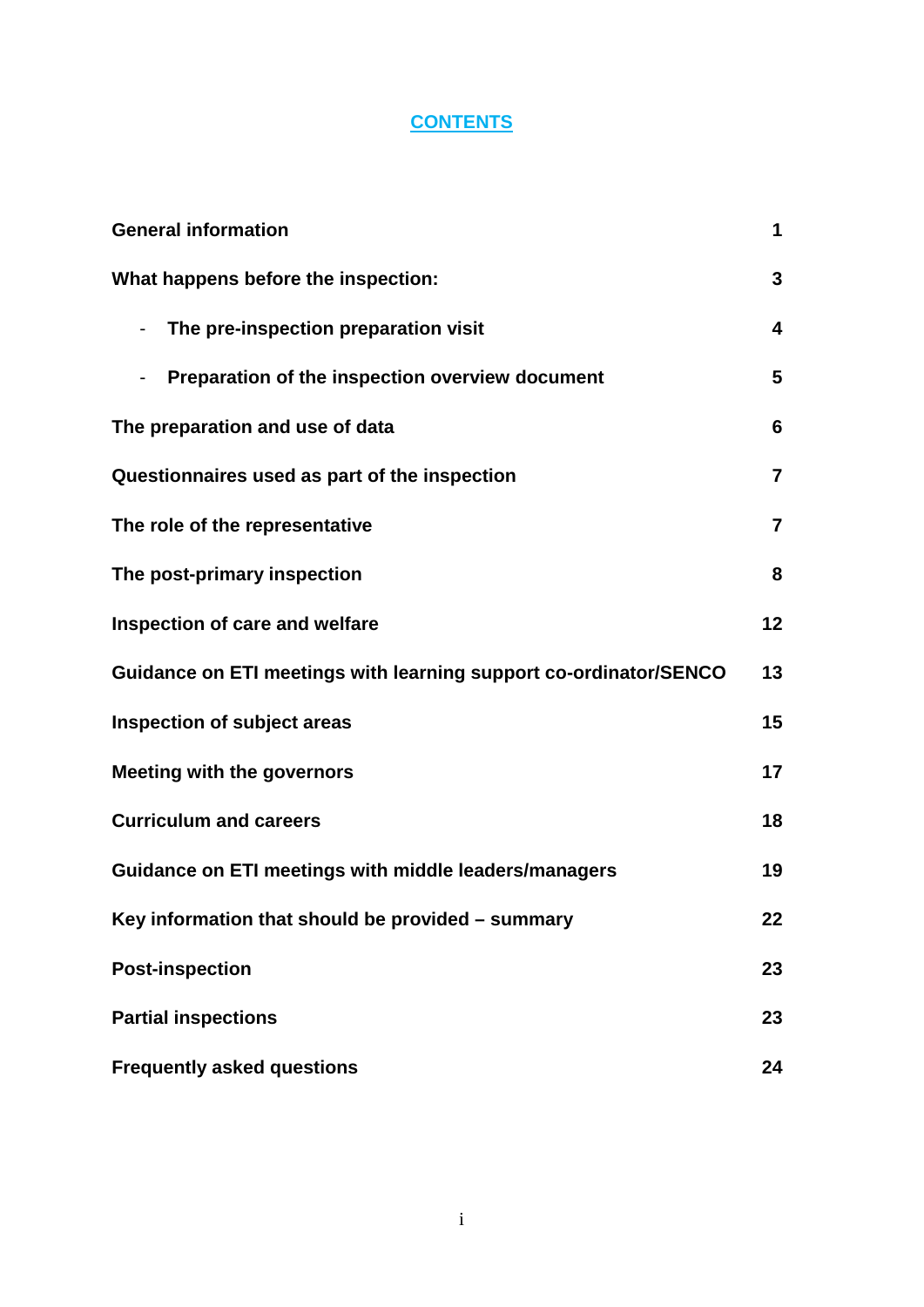#### <span id="page-2-0"></span>**General information**

This guidance is for the Education and Training Inspectorate's four day inspection of post-primary schools. In order to promote improvement in the interest of all pupils, the purpose of a four-day post-primary inspection is to evaluate:

- outcomes for learners;
- the quality of provision for learning;
- leadership and management and its capacity to effect and sustain improvement.

The post-primary model of inspection is subject to continuous evaluation and review.

The underlying operational principles include:

- the centrality of the school development plan (SDP), in terms of planning, development and self-evaluation leading to improvement;
- an opportunity for the school to provide its own evaluation of the outcomes for pupils, and the quality of learning and teaching;
- a strong focus on the pupils' learning experiences and their progression in learning;
- an enhanced pupil voice through pastoral care discussions, with a sample of the pupils and the opportunity for some pupils to complete a confidential questionnaire<sup>[1](#page-2-1)</sup>;
- an evaluation of the quality and impact of governance; and
- greater engagement with the school through the role of the representative and the offer of joint lesson observations.

<span id="page-2-1"></span><sup>&</sup>lt;sup>1</sup> The pupil questionnaire will be piloted during some inspections between January and May 2017; the RI will inform the school if they are to be involved in the pilot (not all schools inspected will be involved).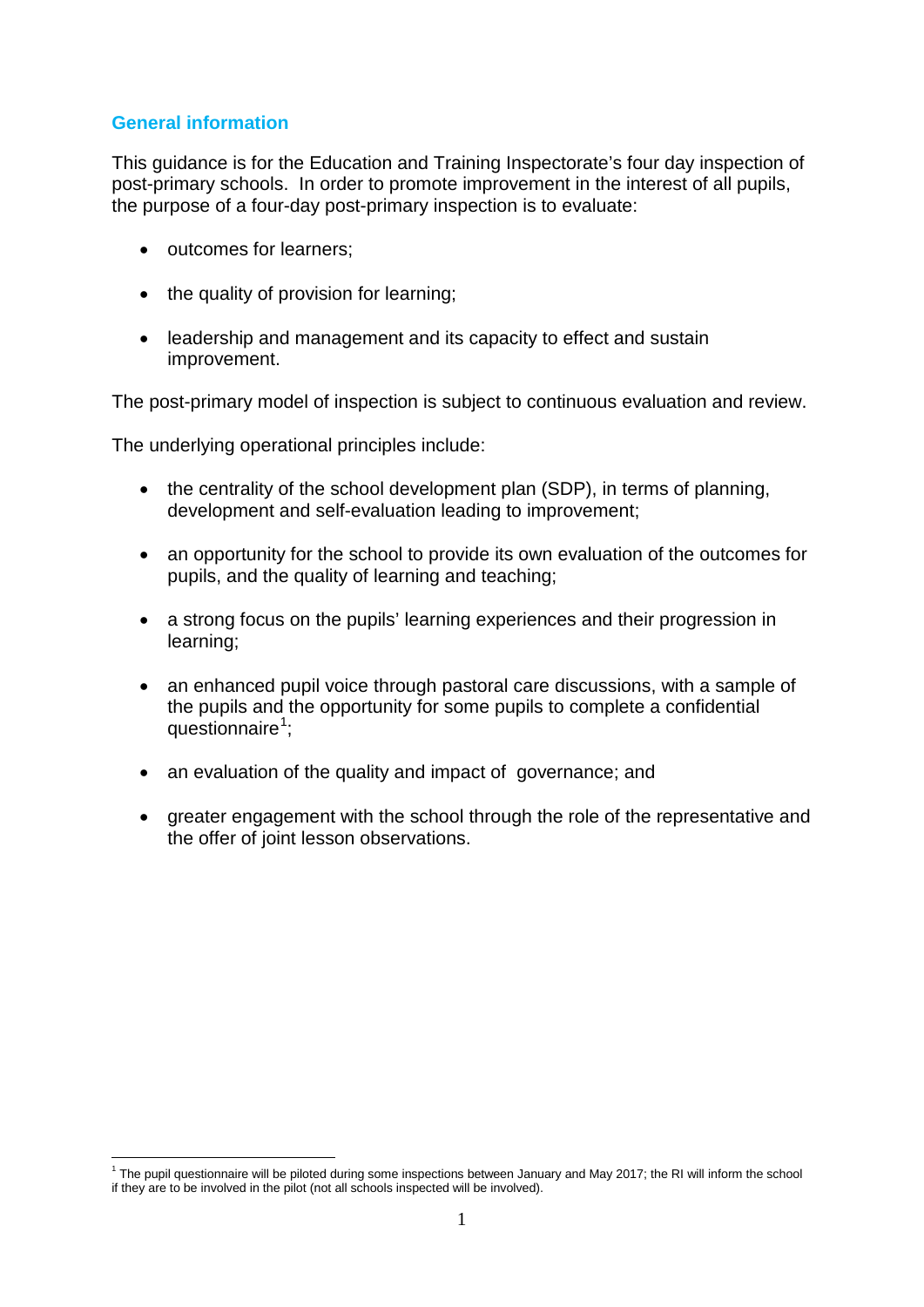The roles and responsibilities on a typical post-primary team include:

| <b>Team members</b>                      | <b>Responsibilities</b>                                                                                                                                                                                                                                                                                                                                                                                                                                                                                                                                               |
|------------------------------------------|-----------------------------------------------------------------------------------------------------------------------------------------------------------------------------------------------------------------------------------------------------------------------------------------------------------------------------------------------------------------------------------------------------------------------------------------------------------------------------------------------------------------------------------------------------------------------|
| Reporting inspector                      | plans and manages the inspection<br>briefs the school, including the teaching and non-<br>$\bullet$<br>teaching staff<br>maintains regular communication with the school,<br>$\bullet$<br>including clarification of any queries<br>deploys the inspection team<br>٠<br>leads the evaluation of strategic leadership, capacity<br>$\bullet$<br>to effect and sustain improvement and outcomes for<br>learners<br>chairs all team meetings and the moderation meeting<br>deals with any issues or matters arising<br>٠<br>confirms completion of safeguarding proforma |
| Deputy reporting inspector               | assists with all aspects of the inspection<br>$\bullet$<br>leads on the evaluation of the quality of the provision<br>$\bullet$<br>(for learning)<br>contributes to the evaluation of senior and middle<br>$\bullet$<br>leadership<br>liaises with the inspection team to oversee the<br>$\bullet$<br>provision for pupils with additional learning needs<br>(SEN)                                                                                                                                                                                                    |
| <b>Curriculum and CEIAG</b><br>inspector | leads on the evaluation of the curriculum and careers<br>$\bullet$<br>education, information, advice and guidance (CEIAG)                                                                                                                                                                                                                                                                                                                                                                                                                                             |
| Mathematics specialist                   | leads on the evaluation of mathematics and<br>$\bullet$<br>numeracy<br>contributes to the evaluation of the provision for<br>$\bullet$<br>pupils with additional learning needs                                                                                                                                                                                                                                                                                                                                                                                       |
| English specialist                       | leads on the evaluation of English and literacy<br>$\bullet$<br>contributes to the evaluation of the provision for<br>$\bullet$<br>pupils with additional learning needs                                                                                                                                                                                                                                                                                                                                                                                              |
| Other subject specialist(s)              | evaluates specialist subject(s)/area of provision<br>٠<br>contributes to the evaluation of the provision for the<br>$\bullet$<br>care and welfare of the pupils                                                                                                                                                                                                                                                                                                                                                                                                       |
| Associate assessor(s)                    | contributes to the evaluation of areas within their<br>professional experience and expertise (more than<br>one AA may be deployed on parts or all of the<br>inspection)                                                                                                                                                                                                                                                                                                                                                                                               |
| Representative (voluntary)               | a senior leader from the school<br>$\bullet$<br>manages the inspection process from within the<br>$\bullet$<br>school<br>attends the appropriate full inspection team<br>meetings, including the moderation meeting and the<br>oral report back at the end of the inspection.                                                                                                                                                                                                                                                                                         |

All team members contribute to the evaluation of care, welfare, safeguarding and support.

The size and composition of the inspection team will vary according to the size and context of the school. There will be a reporting inspector (RI), deputy reporting inspector (DRI) and core team. An associate assessor (AA) is deployed on almost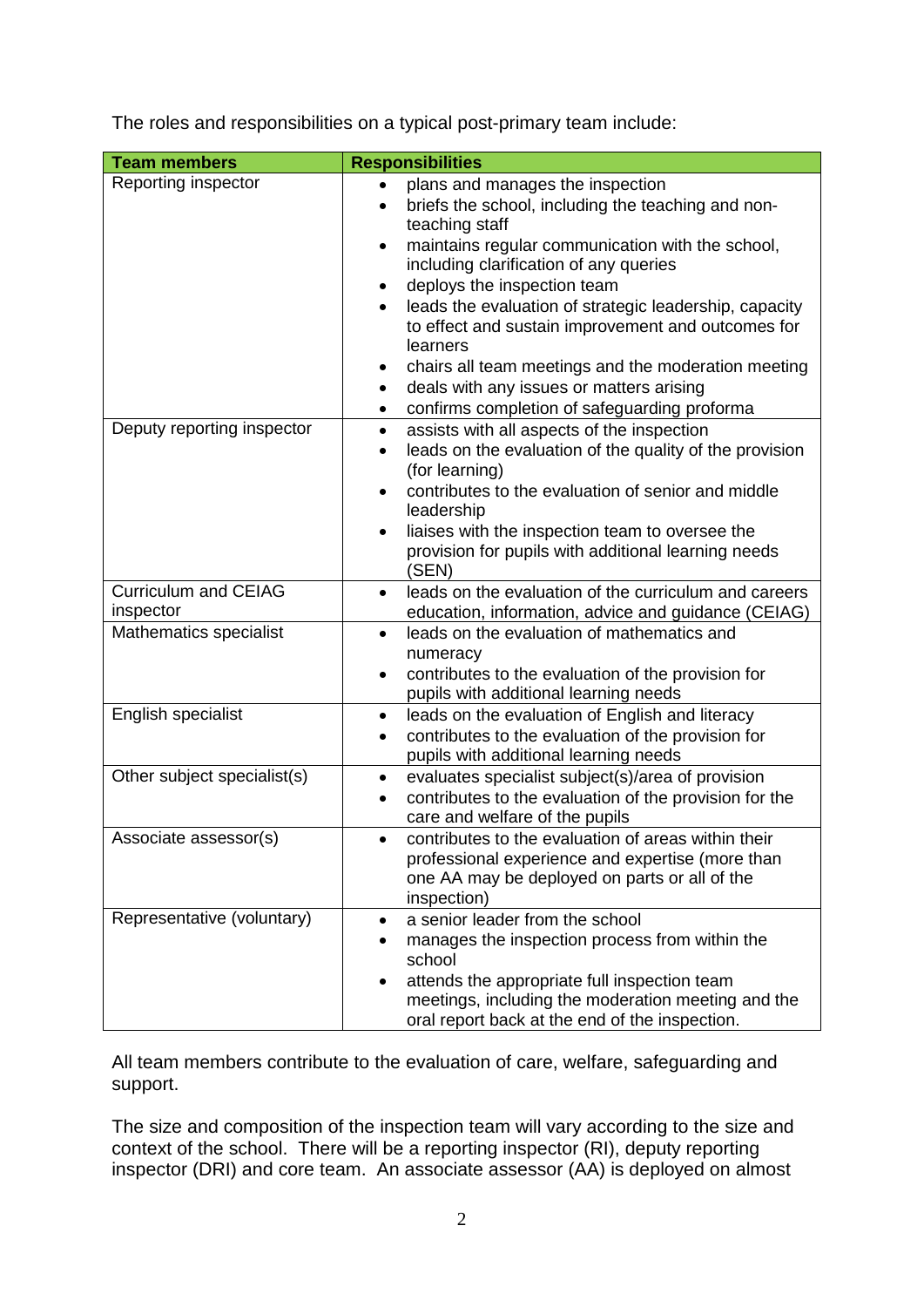all inspections. On most inspections, English and literacy and mathematics and numeracy are inspected. The inspection will also include the inspection of one or more specialist subjects or areas of school work (such as a learning support unit or the provision for SEN).

If the school has a Learning Support Centre/Unit or Irish Medium Unit, or a high proportion of pupils on the special educational needs register, this will be reflected in the deployment of the team.

In reaching evaluations the ETI uses the quality indicators which are available in the ETI Inspection and Self-Evaluation Framework publication<sup>[2](#page-4-1)</sup>.

#### <span id="page-4-0"></span>**What happens before the inspection?**

Following notification of the inspection, Inspection Services Team (IST) and the RI will contact the principal by telephone as soon as possible to discuss the following:

- the composition of the inspection team (including the  $AA(s)$ ), the date for the pre-inspection visit, confirmation of the dates of the inspection and the arrangements for reporting to the school;
- the arrangements for the inspection of subject areas and other aspects of the work of the school to be included in the inspection;
- the availability of the Post-Primary Inspection Guidance booklet on the ETI website and other relevant guidance materials and leaflets ;
- the option for the school to nominate a representative for the inspection and the associated quidance<sup>[3](#page-4-2)</sup> for this role which is on the ETI website:
- the availability of a base room for the inspection team;
- the distribution, without delay, of the teacher, support staff and parental/guardian letters regarding online questionnaires;
- the completion of the ETI safeguarding proforma which should be signed and dated by the chairperson of the board of governors and the principal, and given to the RI on the day of the pre-inspection visit (where possible) or before day 1 of the inspection;
- the availability of The Inspection Guidance for Governors<sup>[4](#page-4-3)</sup> booklet including the necessity to complete the ETI pre-inspection questionnaire for governors using the Quality Indicators for use in the Self-evaluation of Governance 2013 available on the ETI website;

<span id="page-4-2"></span><span id="page-4-1"></span><sup>&</sup>lt;sup>2</sup> <http://tinyurl.com/ISEF-Post-Primary><br><sup>3</sup> <http://tinyurl.com/Role-Representative><br><sup>4</sup> <http://tinyurl.com/Guidance-Governors>

<span id="page-4-3"></span>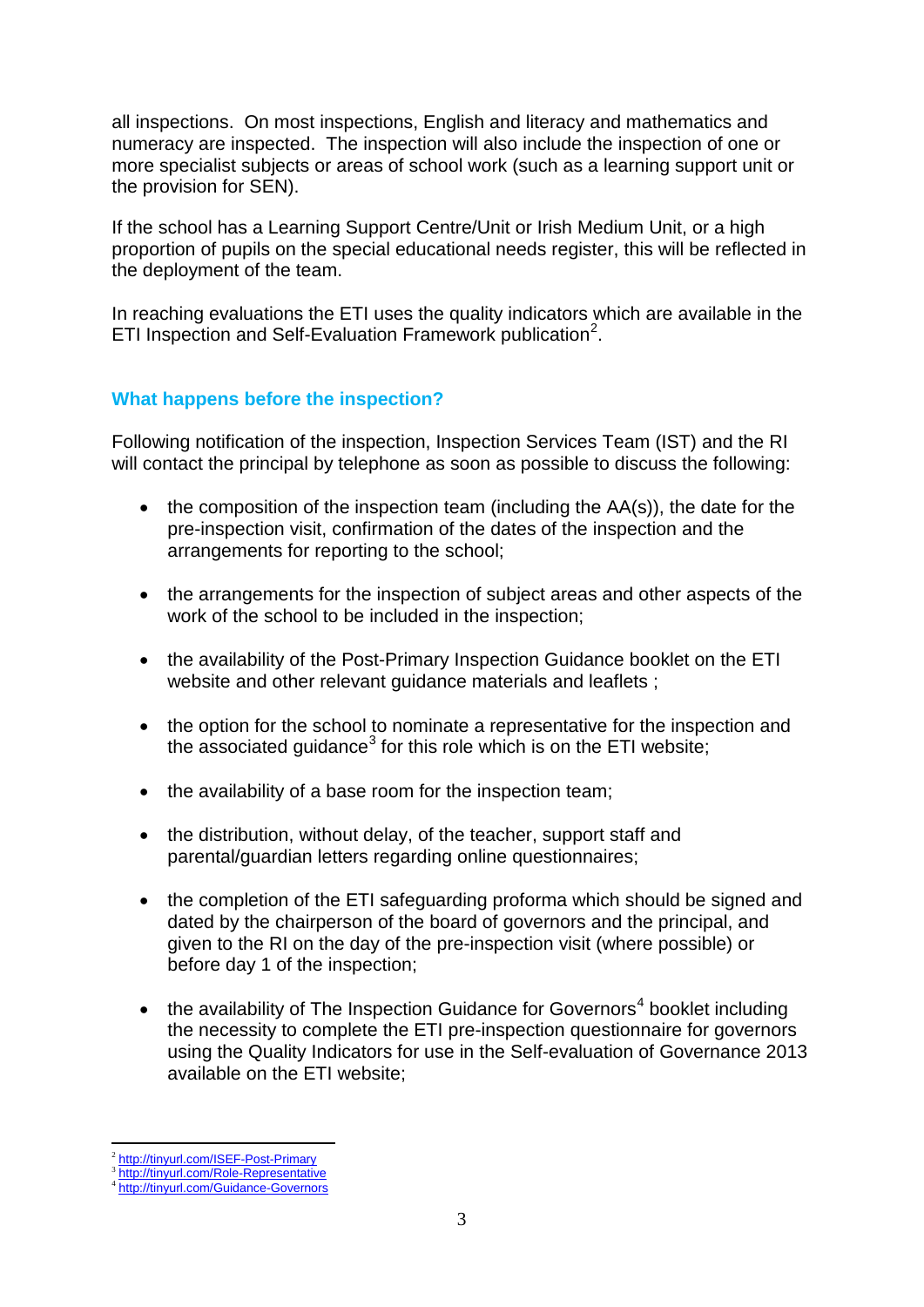- the role of the school, supported by C2k, in preparing the relevant statistical information on the secondary school information disc (SSID) and the completion of the evaluation of the outcomes for learners pro forma<sup>[5](#page-5-1)</sup>;
- the decision about whether to include lesson observations in religious education (RE), and associated actions;
- clarification of the materials to be made available to support the evaluation of the provision for pupils with additional learning needs;
- the completion of the inspection overview document<sup>[6](#page-5-2)</sup>, including a written evaluation of the quality of learning and teaching in the school; and
- the confirmation of the other documentation to be prepared/available for the pre-inspection visit.

**The RI should be made aware of any issue or event which you think may affect the school or any of the staff before, or at any time during, the inspection.**

#### <span id="page-5-0"></span>**The pre-inspection visit**

The formal pre-inspection visit will be undertaken by the RI and includes:

- a meeting with the principal to provide information on the inspection process, to discuss the priorities in the SDP and to enable the RI to become familiar with the school's context:
- a discussion with the principal about the arrangements for the lesson observation visits on day 1 of the inspection, including the option of joint lesson observations<sup>[7](#page-5-3)</sup>;
- the option for the school to nominate a representative for the inspection;
- finalising arrangements for the principal's short input on the morning of day 1;
- agreeing the time for meeting with governors at the end of school on day 2 of the inspection;
- agreeing the time for the report back meeting on the afternoon of day 4 of the inspection and those who will be in attendance;
- meeting with a group of pupils;

<span id="page-5-1"></span> $\frac{6 \text{ http://tinyurl.com/Evaluation-Outcomes-Learners}}{6 \text{ http://tinyurl.com/PP-Inspection-Overview}$  $\frac{6 \text{ http://tinyurl.com/Evaluation-Outcomes-Learners}}{6 \text{ http://tinyurl.com/PP-Inspection-Overview}$  $\frac{6 \text{ http://tinyurl.com/Evaluation-Outcomes-Learners}}{6 \text{ http://tinyurl.com/PP-Inspection-Overview}$  $\frac{6 \text{ http://tinyurl.com/Evaluation-Outcomes-Learners}}{6 \text{ http://tinyurl.com/PP-Inspection-Overview}$  $\frac{6 \text{ http://tinyurl.com/Evaluation-Outcomes-Learners}}{6 \text{ http://tinyurl.com/PP-Inspection-Overview}$  as an alternative, the school may wish to use part of the SDP documentation.<br> $\frac{7 \text{ http://tinyurl.com/Join-Lesson-Observations}}{7 \text{ http://tinyurl.com/Joint-Lesson-Observations}}$  $\frac{7 \text{ http://tinyurl.com/Join-Lesson-Observations}}{7 \text{ http://tinyurl.com/Joint-Lesson-Observations}}$  $\frac{7 \text{ http://tinyurl.com/Join-Lesson-Observations}}{7 \text{ http://tinyurl.com/Joint-Lesson-Observations}}$ 

<span id="page-5-3"></span><span id="page-5-2"></span>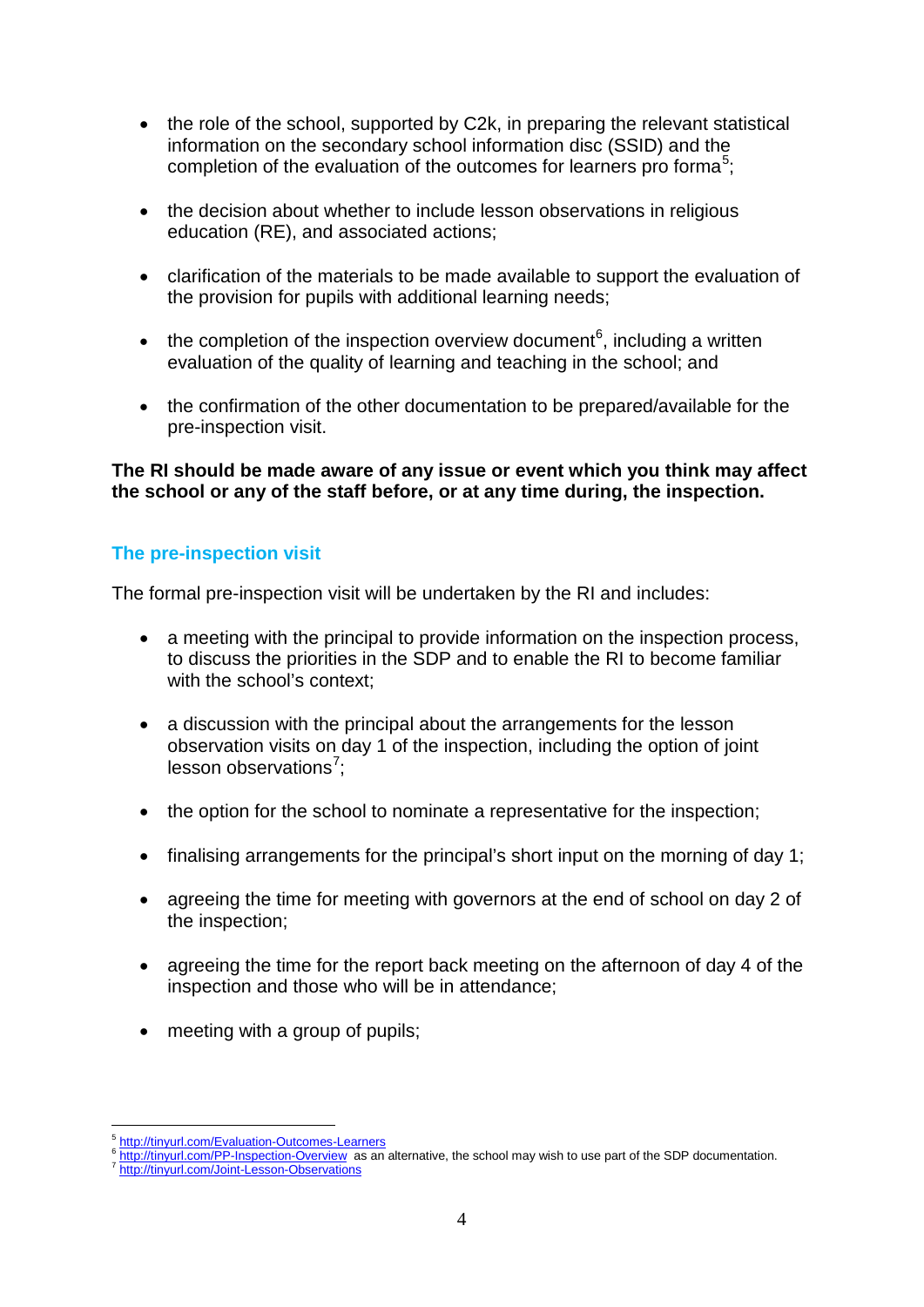- holding discussions with key members of the senior leadership team about their roles and responsibilities;
- meeting with the heads of subject departments (including learning support coordinator and head of CEIAG) to be inspected, as time permits;
- meeting with the chair of governors (or his/her representative), if available:
- finalising arrangements for a suitable base room for the ETI team and access to the school's documentation supporting the school development planning process ;
- briefing the staff at the end of the school day, and giving them an opportunity to ask questions;
- reading the relevant documents, including the SDP; and
- collecting the completed and verified key inspection documentation, including:
	- o the inspection overview document (if applicable)<sup>[8](#page-6-1)</sup>;
	- o the evaluation of outcomes for learners proforma<sup>[9](#page-6-2)</sup> (statistical information);
	- o the governance self-evaluation proforma;
	- o the safeguarding proforma; and
	- o the representative's statement of commitment and understanding proforma (if relevant).

#### <span id="page-6-0"></span>**Preparation of the inspection overview document**

You are asked to prepare an inspection overview document (a suggested template is provided) which will enable you to demonstrate your actions to effect improvement and help to inform and guide the inspection. The ETI will accept this document in any format the school wishes to present, including the presentation of parts of the current SDP.

Using the SDP, please provide a concise, up-to-date summary evaluation of the school's priorities (as identified from previous developments), actions being taken currently and the evidence available.

#### **You should include an evidence-based evaluation of the quality of learning and teaching and assessment in the school (in the quality of provision section). The ETI will compare this with the collated evidence from the lesson observations during the inspection.**

The overview document should outline concisely what the school's priorities are, how the school arrived at these, and how the school knows if progress is being made.

<span id="page-6-2"></span><span id="page-6-1"></span> $\frac{8}{9}$  [http://tinyurl.com/PP-Inspection-Overview;](http://tinyurl.com/PP-Inspection-Overview) as an alternative, the school may wish to use part of the SDP documentation.<br> $\frac{9}{10}$ <http://tinyurl.com/Evaluation-Outcomes-Learners>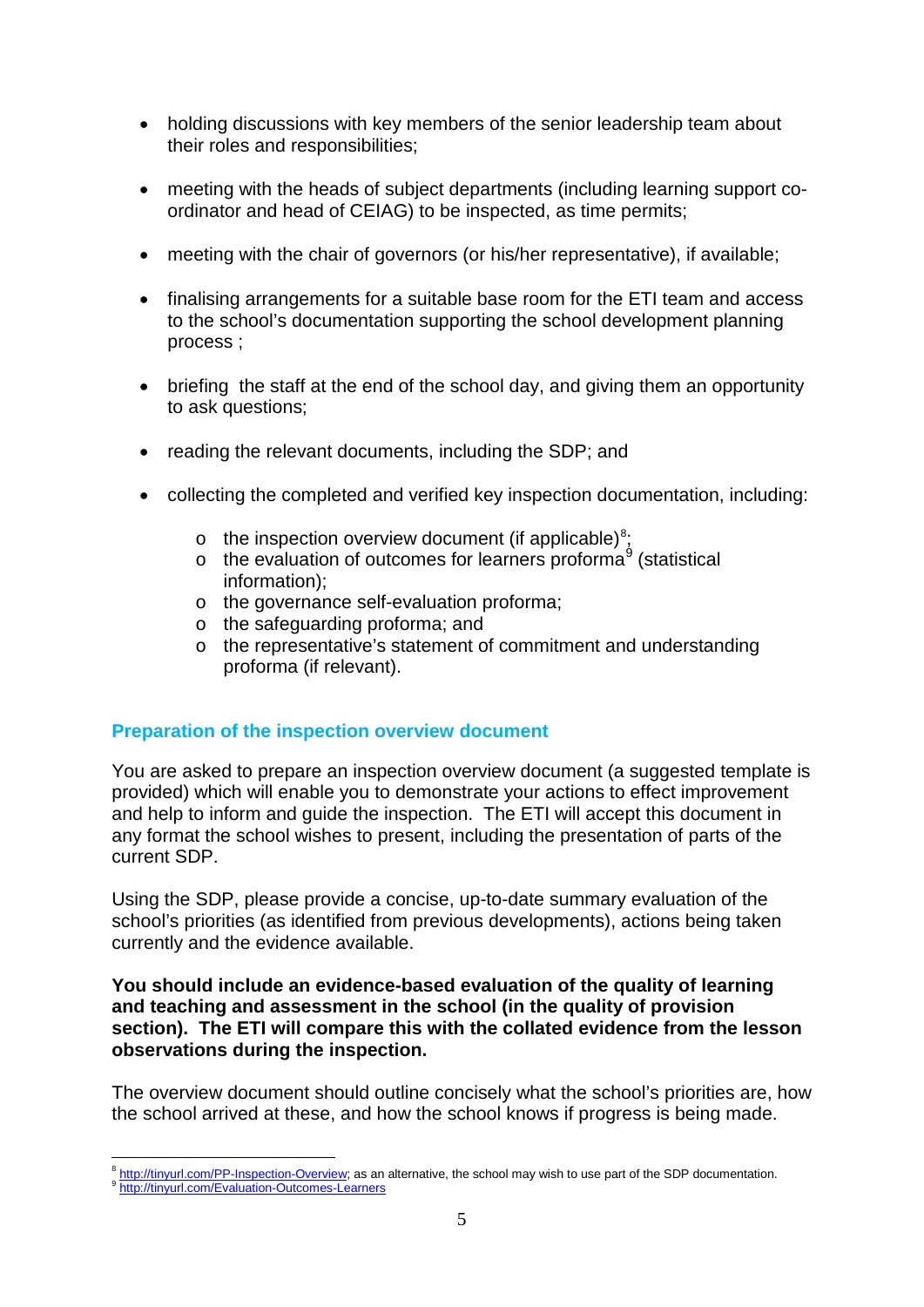The overview should also direct the RI, DRI and team members to the other relevant documents that need to be considered in the inspection.

In order for the RI to brief effectively the inspection team with sufficient detail, it is vital that the (inspection overview document) is completed by the end of the preinspection visit.

#### <span id="page-7-0"></span>**The preparation and use of data**

In the inspection notification letter, the school is asked to complete the statistical table document, agree and sign off the data and send to the RI via IST. C2k will engage with the school to assist them with this process.

The normal procedure is for the SSID files to be uploaded by C2k at least one week before the inspection to the C2k Exchange where the ETI can access them. The school does not need to send the SSID to the RI.

It is the responsibility of the senior leaders in the school to ensure that the data is accurate and complies with the various agreed rules, for example, around pupils deemed to be ineligible for inclusion in the public examination data and the removal of pupils who have repeated GCSE examinations such as English and mathematics.

It is expected that schools, on a regular basis as part of their self-evaluation process, access and use for benchmarking purposes the data that is kept in SIMS and from which the SSID is compiled.

If the SSID is ready at the time of the pre-inspection visit, the RI will endeavour to check whether it is accurate and contains the necessary data. During the inspection, it is not unusual for discrepancies in data to arise. In these instances, when the RI and the school have agreed the source of, or reason for, any discrepancies in the data it is up to the school to make the relevant changes to the SSID files and email a final version to the RI for inclusion in the data tables in the published report.

The school should not need to go back to C2k to amend the data.

The ETI reporting of data is consistent across the schools inspected and the outworking of this can be seen by accessing the most recently published postprimary reports on our website.

**Questionnaires used as part of the post-primary inspection**

The ETI provides an opportunity for parents and teaching and support staff to complete a confidential online questionnaire prior to the inspection. You will receive a copy of the letters for distribution to parents and staff which contain the relevant detail to enable them to register and complete the online questionnaire specific to your school.

The RI will report the outcomes of the questionnaire returns to the principal and to a representative of the governors; the RI will discuss any matters that arise in the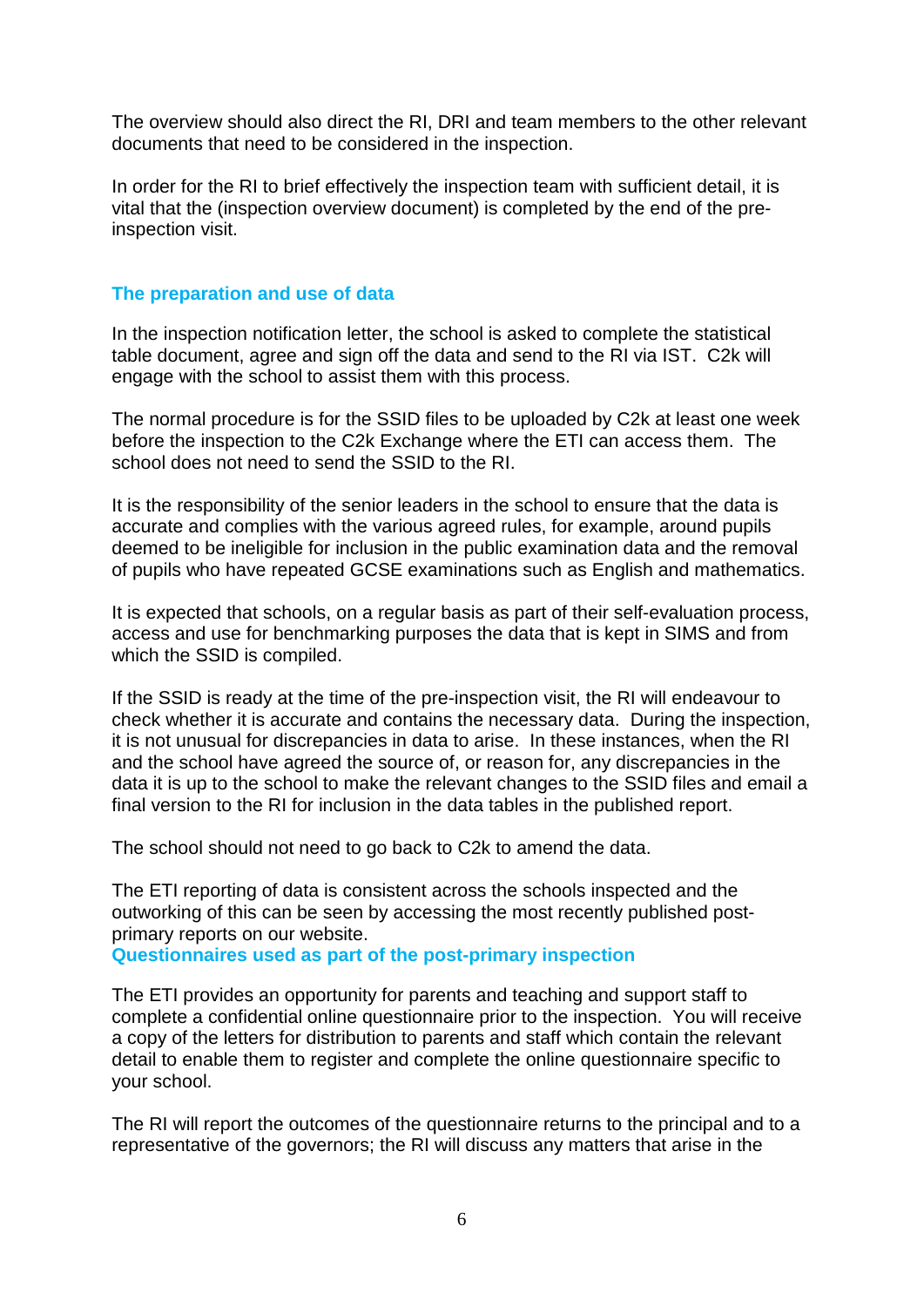returns. Sample parental<sup>[10](#page-8-1)</sup>, teaching<sup>[11](#page-8-2)</sup> and support staff<sup>[12](#page-8-3)</sup> questionnaires can be accessed on the ETI website.

If you have any queries about the distribution of parental or questionnaires please contact IST.

If the school is to be involved in the pilot of the pupil questionnaires, the RI will discuss with the school the necessary arrangements to facilitate this.

#### <span id="page-8-0"></span>**Role of the representative on post-primary inspections**

The ETI believes that a strong partnership approach to inspection, namely working with those we inspect collaboratively and in a transparent manner, helps organisations recognise and understand the improvements that need to be made in the interest of the learners.

The ETI welcomes the participation by the principal or a senior leader of the school (the representative) in almost all aspects of the inspection as a way of affording the school the opportunity to contribute more fully the inspection process and the evaluation outcomes.

To build further on the principles of collaboration and transparency, shortly after notification of inspection the RI will request that the school identify a senior member of staff to represent it before, during and after the inspection. The representative will manage the inspection process within the school and will normally be the principal, a vice-principal or a member of the senior leadership team. This role is offered on a voluntary basis and a school may decide not to nominate a representative; furthermore, a representative is free to choose to attend only parts of meetings, as they see fit. It is expected that the representative will attend the oral report back on the last day of the inspection.

As the inspection proceeds, the RI and the inspection team will keep the representative fully informed of the emerging findings along with the underpinning evidence used to support the inspection team's evaluations. The inspection team will ensure that the representative is aware of any issues that are emerging, with a particular emphasis on any areas of the organisation's provision or work which have been identified as having important or significant areas for improvement. The representative will be invited to attend inspection team meetings and the moderation meeting. The representative will not contribute to the final discussions and decisions on specific performance levels or overall conclusion, but will be able to direct the inspection team to documentation and/or individuals where additional evidence may be obtained.

In order to be able to undertake fully and effectively the role, the representative should be:

<span id="page-8-2"></span><span id="page-8-1"></span><sup>&</sup>lt;sup>10</sup> <http://www.etini.gov.uk/sample-parents-questionnaire-2015.pdf><br><sup>11</sup> <http://tinyurl.com/Sample-Quest-Teach-Support><br><sup>12</sup> http://tinyurl.com/Sample-Quest-Teach-Support

<span id="page-8-3"></span>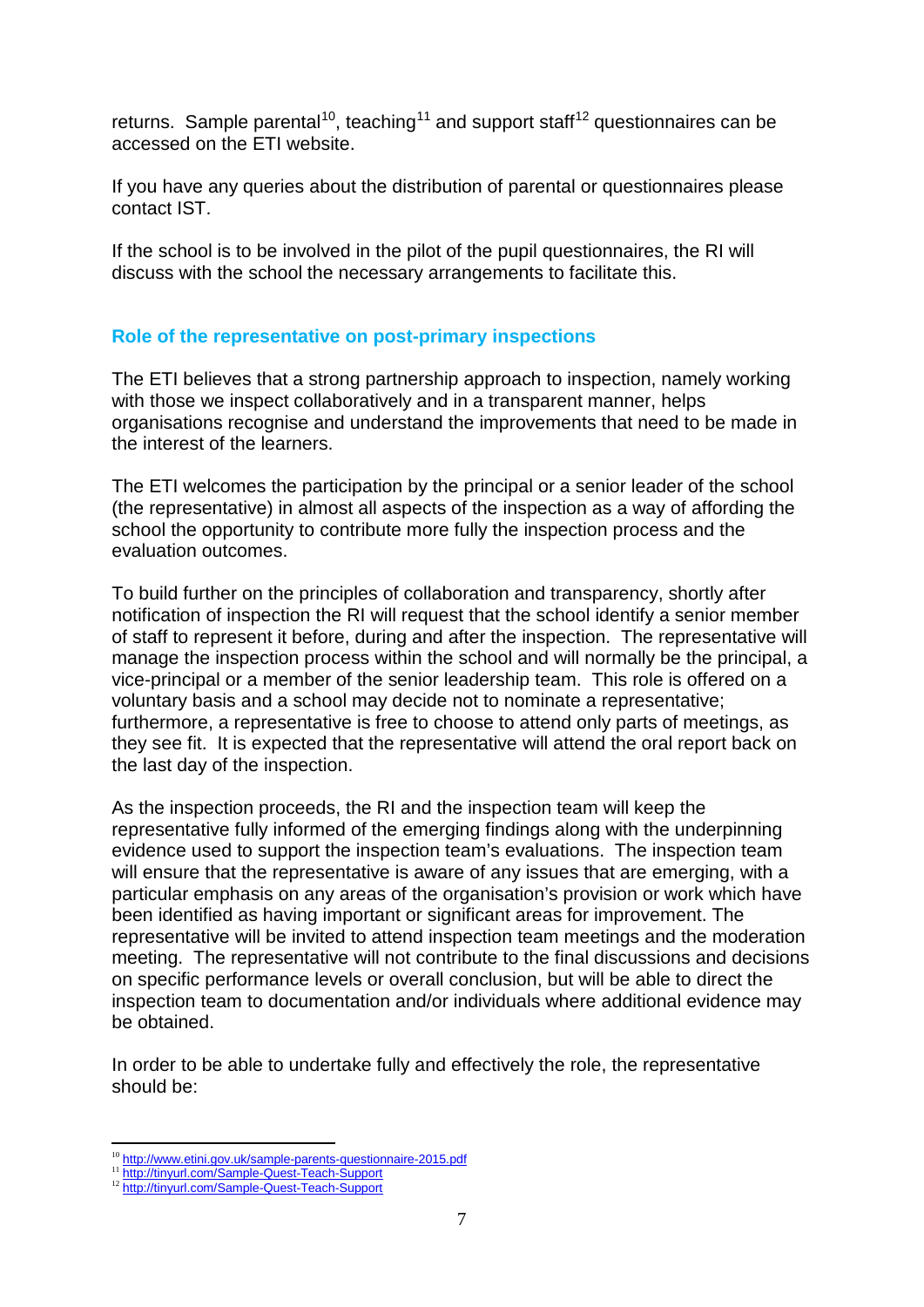- in a senior management position within the school, with full and immediate access to the principal;
- a positive advocate for the school throughout the inspection process;
- knowledgeable about the school's curriculum, operational arrangements and quality systems, in particular the development planning, self-evaluation and quality improvement planning processes;
- trusted by, and have good relations with, the staff at all levels;
- confident enough to engage constructively with the inspection team to help them reach accurate evaluations;
- able to take actions or make decisions as necessary to ensure the smooth running of the inspection; and
- a key member of staff to be involved in improvement planning after the inspection.

<span id="page-9-0"></span>Further detail on the role of the representative is available on the ETI website<sup>[13](#page-9-1)</sup>.

#### **Post-primary inspection**

Post-primary inspections take are conducted over four days.

#### **Day 1 (illustration):**

| Day 1                | <b>Activity</b>                                                                                                                                                                                                                                                |
|----------------------|----------------------------------------------------------------------------------------------------------------------------------------------------------------------------------------------------------------------------------------------------------------|
|                      | Team arrival; introductions.                                                                                                                                                                                                                                   |
| Period 1 (or before) | Short 'meet and greet' by principal (maximum 15 minutes)                                                                                                                                                                                                       |
|                      | Short team briefing, chaired by RI.                                                                                                                                                                                                                            |
|                      | Subject specialists commence the inspection of individual<br>subjects; this may involve a meeting with the head of<br>department (HoD)/subject leader or co-ordinator early in the<br>day.                                                                     |
| Period 1 (onwards)   | Lesson observations involving the remaining team members,<br>usually excluding the RI. The principal or another senior<br>leader will be provided with the opportunity to undertake some<br>joint lesson observations with a member of the inspection<br>team. |
|                      | RI commences meetings with the principal and other senior<br>leaders and the scrutiny of documentation.                                                                                                                                                        |
|                      | RI or other team member selects pupils for inclusion in pupil<br>discussions on days 2 and/or 3.                                                                                                                                                               |

<span id="page-9-1"></span> <sup>13</sup> <http://tinyurl.com/Role-Representative>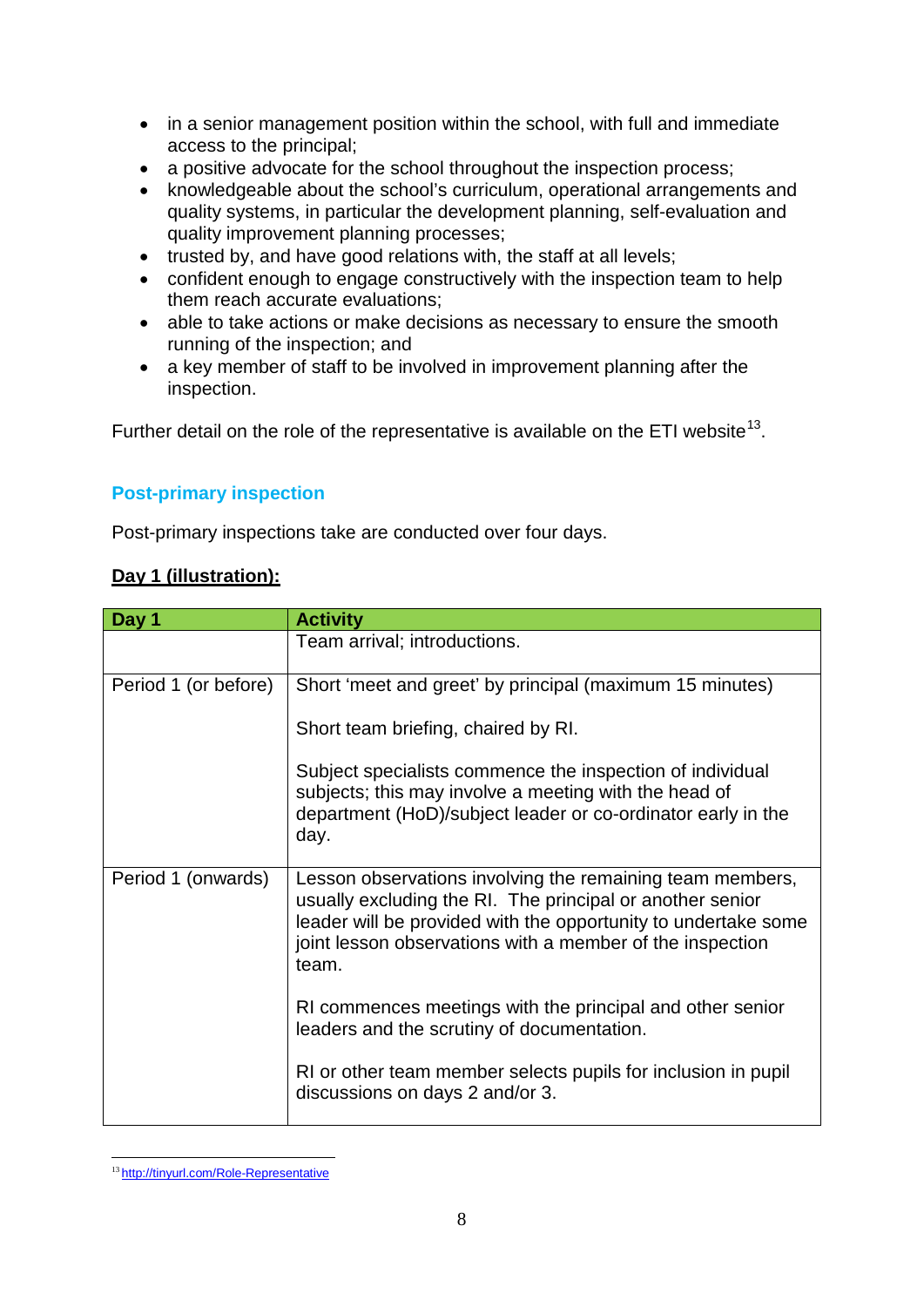| Last period (or part<br>of) | Team meeting, attended by representative.                                                                                                                  |
|-----------------------------|------------------------------------------------------------------------------------------------------------------------------------------------------------|
|                             | Main agenda item is the learning insight profile.                                                                                                          |
| After school                | Meetings are held between specialist inspectors and heads of<br>department, co-ordinators, middle leaders and staff with<br>whole-school responsibilities. |

## **Day 2 (illustration):**

| Day 2             | <b>Activity</b>                                                                                                                                                                   |
|-------------------|-----------------------------------------------------------------------------------------------------------------------------------------------------------------------------------|
| Morning           | Pupil discussions take place.                                                                                                                                                     |
| Morning/afternoon | Lesson visits and discussions/meetings with key staff<br>continue.                                                                                                                |
|                   | DRI meets with learning support co-ordinator (SENCO).                                                                                                                             |
|                   | DRI/AA meets with a representative group of middle leaders.                                                                                                                       |
|                   | Team meeting during last period (or part of the last period),<br>attended by the representative.                                                                                  |
| After school      | RI and DRI (or AA) meet with representatives of the board of<br>governors.                                                                                                        |
|                   | Meetings (only where necessary) are held between specialist<br>inspectors and heads of department, co-ordinators, middle<br>leaders and staff with whole-school responsibilities. |

## **Day 3 (illustration):**

| Day 3   | <b>Activity</b>                                                                                                                                                                                                                                                                           |
|---------|-------------------------------------------------------------------------------------------------------------------------------------------------------------------------------------------------------------------------------------------------------------------------------------------|
| Morning | Lesson visits and discussions with key staff.                                                                                                                                                                                                                                             |
|         | During the first lesson of the day, the DRI, AA and the three<br>subject specialists (where appropriate) will each visit a<br>lesson, paying particular attention to the support for pupils with<br>additional learning needs (the classes to be visited will be<br>selected by the DRI). |
|         | An inspector will meet with the senior leader with responsibility<br>for the care and welfare of the pupils to discuss the outworking<br>of the arrangements for the care and welfare for the pupils.                                                                                     |
|         | RI and District Inspector (where possible) or AA meet with the                                                                                                                                                                                                                            |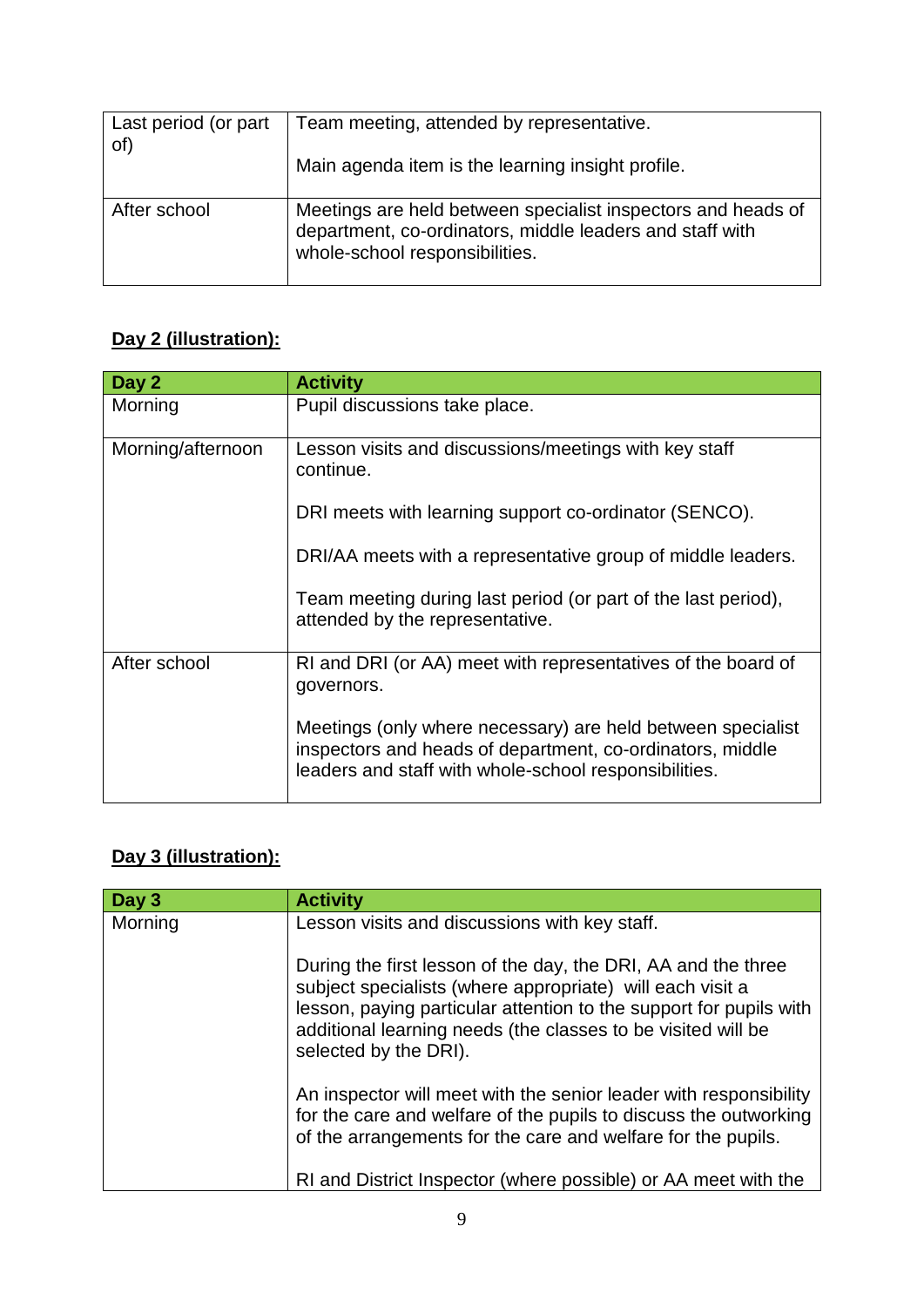|           | school's senior leadership team to discuss actions in response<br>to emergent inspection messages. At the same time, the DRI<br>meets with the rest of the team to provide support.                                                                                                                            |
|-----------|----------------------------------------------------------------------------------------------------------------------------------------------------------------------------------------------------------------------------------------------------------------------------------------------------------------|
|           | All lesson visits and discussions with staff are concluded by<br>lunchtime. All evidence that the school wishes the inspection<br>team to consider should be made available before lunchtime.                                                                                                                  |
|           | Feedback is provided by subject specialist inspectors to the<br>heads of the departments inspected, in the presence of a<br>member of the senior leadership team.                                                                                                                                              |
|           | These are completed before the end of lunchtime.                                                                                                                                                                                                                                                               |
| Afternoon | <b>Moderation meeting</b>                                                                                                                                                                                                                                                                                      |
|           | Team meeting chaired by the RI, attended in full or part by the<br>representative, to collate and discuss the findings from the<br>inspection and to moderate and agree the key strengths and<br>areas for improvement against the indicators outlined in the<br>ETI Inspection and Self-Evaluation Framework. |
|           | Performance levels will be agreed for the core areas of the<br>inspection, namely outcomes for pupils, quality of provision<br>and leadership and management. The overall effectiveness<br>conclusion for the school will also be agreed.                                                                      |
|           | Another inspector, with responsibility for quality assurance,<br>may attend the moderation meeting as part of the ETI quality<br>assurance process.                                                                                                                                                            |

## **Day 4 (illustration):**

| Day 4     | <b>Activity</b>                                                                                                                                                                                                                                     |
|-----------|-----------------------------------------------------------------------------------------------------------------------------------------------------------------------------------------------------------------------------------------------------|
| Morning   | RI/DRI meet; team members write for issue.<br>Team meets to collate, agree and edit report.                                                                                                                                                         |
| Afternoon | RI and DRI report orally the key findings of the inspection to<br>the principal, senior leaders, chair/representative of the<br>governors, representative of the employing authority and other<br>relevant stakeholders (in agreement with the RI). |
|           | The purpose of the oral report is to afford the principal and<br>chairperson the opportunity to seek clarification, where<br>necessary, about the main inspection findings.<br>- The                                                                |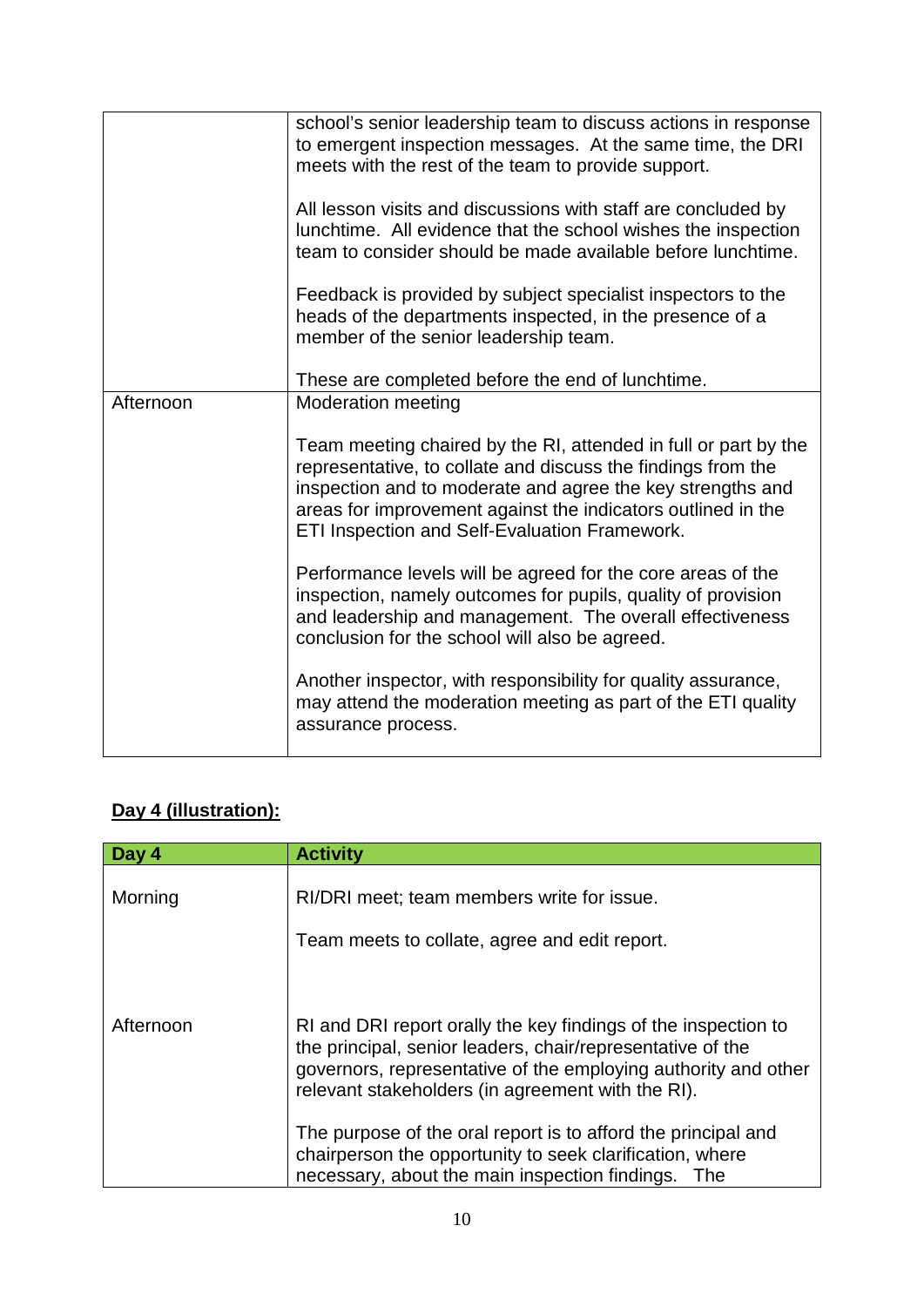| representative should be in attendance at the oral report back.<br>The representative will have attended the team and<br>moderation meetings and should already be very clear about<br>the evidence used to make the evaluations.                                                                                                                                                                |
|--------------------------------------------------------------------------------------------------------------------------------------------------------------------------------------------------------------------------------------------------------------------------------------------------------------------------------------------------------------------------------------------------|
| It should be noted that: performance levels and the overall<br>effectiveness conclusion shared during the moderation<br>meeting with the school's inspection representative are<br>confidential and subject to quality assurance. As such, they<br>should not be shared with anyone else between the<br>moderation meeting and the oral report.                                                  |
| The performance levels and overall effectiveness conclusion<br>fed back at the oral report back are provisional, and subject to<br>moderation as part of the ETI's moderation and quality<br>assurance process. They are not final until the report is<br>published.                                                                                                                             |
| The RI will mediate to the principal any changes to<br>performance levels or overall effectiveness conclusion, as a<br>result of any additional moderation and quality assurance.<br>The final inspection report will contain only a summary of the<br>key evaluations and findings rather than the finer detail shared<br>and discussed during the moderation meeting and final oral<br>report. |
| At the oral report, the provisional overall effectiveness<br>conclusion will be shared with the school. This will indicate<br>clearly to the school:                                                                                                                                                                                                                                             |
| the capacity of the school for sustained improvement;<br>and<br>the nature and timing of follow-up activity;                                                                                                                                                                                                                                                                                     |
| Following the report back, the school should begin work on<br>any area(s) for improvement identified. Further detail on any<br>post-inspection activity can be found in the ETI document<br>What Happens After an Inspection? <sup>14</sup>                                                                                                                                                      |
| A brief summary of the key performance levels and the overall<br>effectiveness conclusion will be left with the school. (This<br>document should be regarded as confidential to the staff and<br>board of governors until the final report is published.)                                                                                                                                        |
| In exceptional circumstances where it is not possible to report<br>the key findings on day 4, the oral report back may be<br>rescheduled after consultation with the managing                                                                                                                                                                                                                    |

<span id="page-12-0"></span><sup>&</sup>lt;sup>14</sup> <http://tinyurl.com/WHAI-Primary>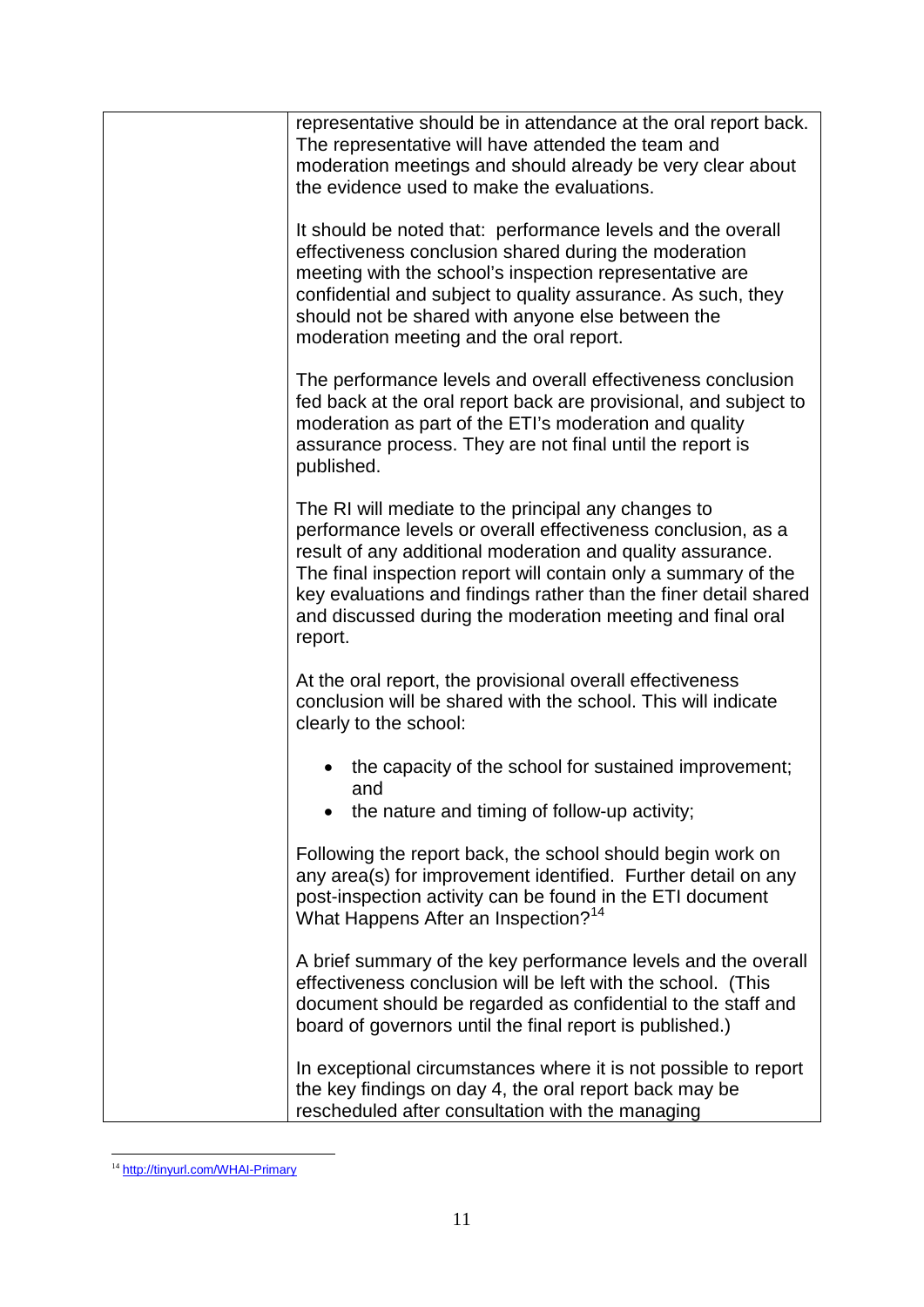| inspector/assistant chief inspector with responsibility for post- |
|-------------------------------------------------------------------|
| primary inspections.                                              |

#### **Post-inspection:**

| <b>Post-inspection</b> | <b>Activity</b>                                                                                                                                                                                                                                                                                                                                                                                                                                                                                                                                                  |
|------------------------|------------------------------------------------------------------------------------------------------------------------------------------------------------------------------------------------------------------------------------------------------------------------------------------------------------------------------------------------------------------------------------------------------------------------------------------------------------------------------------------------------------------------------------------------------------------|
| Inspection report      | Approximately four weeks after the inspection, you will receive<br>a final, quality-assured pre-publication copy of the inspection<br>report for the purposes of a checking the accuracy factual<br>information.                                                                                                                                                                                                                                                                                                                                                 |
|                        | This is the final opportunity to draw any <b>inaccuracies</b> in<br>factual information to the attention of the RI. This procedure<br>is intended to avoid any factual information being reported<br>inaccurately within the published report. You are not being<br>asked to comment on the evaluations or findings within the<br>report. In the interests of publishing the report as quickly as<br>possible, the school should ensure that all factual inaccuracies<br>are identified and reported at this stage, as this is the only<br>opportunity to do so. |
|                        | The final inspection report is published six weeks after the<br>inspection.                                                                                                                                                                                                                                                                                                                                                                                                                                                                                      |

#### <span id="page-13-0"></span>**Inspection of care and welfare**

It is important to note that all members of the inspection team contribute to the evidence base for the evaluation of care and welfare throughout the school.

#### **Care and Welfare:**

Prior to the inspection, the principal/chair of governors will be asked to complete and sign the safeguarding proforma<sup>[15](#page-13-1)</sup> and give it to the RI; where possible this should be made available to the RI on the day of the pre-inspection visit. Any issues arising with regard to the safeguarding of the pupils will be followed up by the inspection team.

Also prior to the inspection, parents and staff of the school will be given the opportunity to complete an online questionnaire. A summary of the responses to the parental and staff questionnaires, including any written comments, will be reported orally to the principal and representatives from the governors by the RI during the inspection.

<span id="page-13-1"></span> <sup>15</sup> <http://tinyurl.com/Safeguarding-PP-EOTAS-Spec>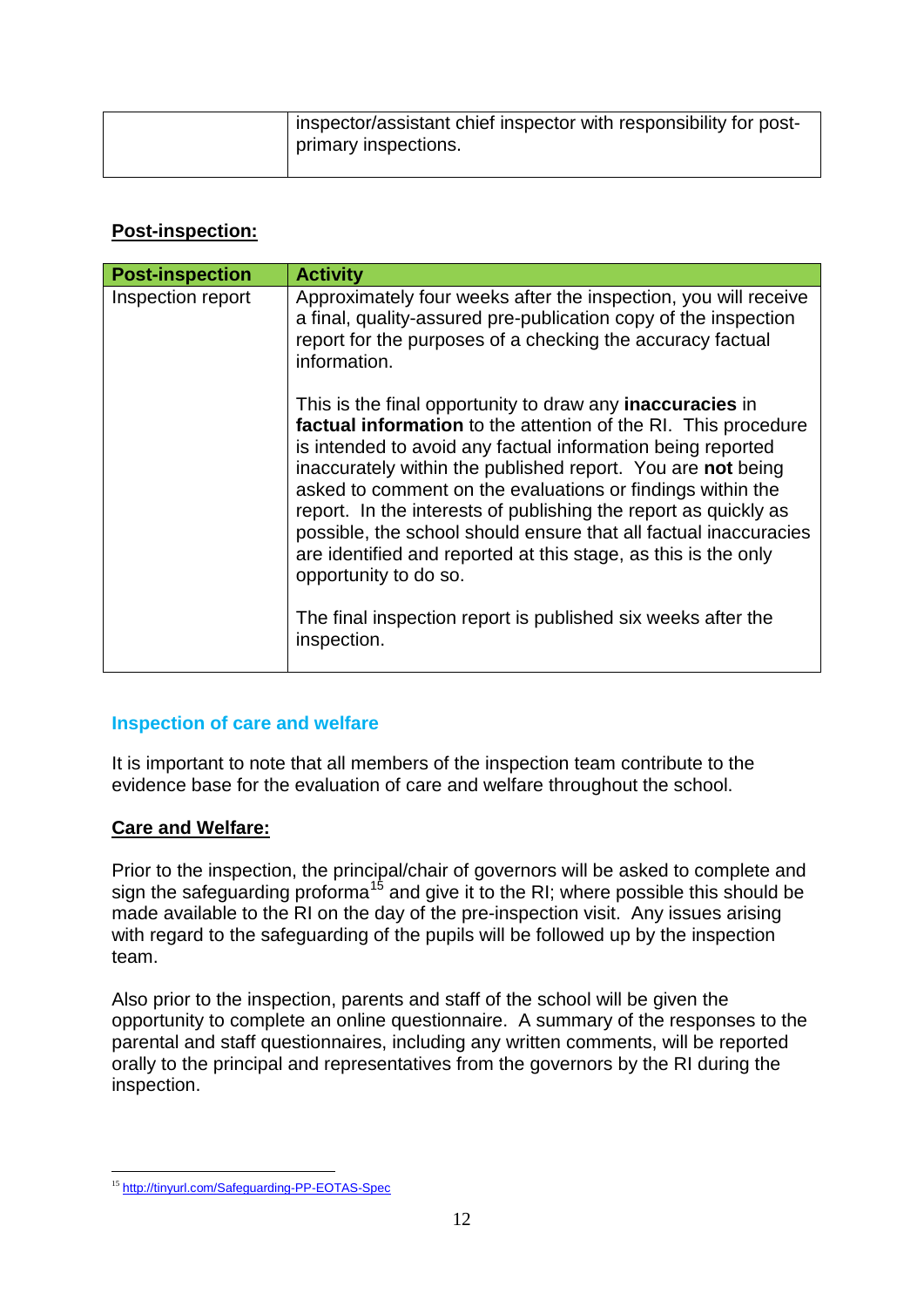The evidence for the evaluation of the care and welfare of the pupils will be gathered by the team at all stages of the inspection, including lesson observations, discussions with staff and pupils and scrutiny of relevant documentation. Any issues that have the potential to impact adversely on the care and welfare of the pupils will be followed up by the inspection team.

On day 1, the pupils to be included in the discussions with inspectors will be selected; the principal will be asked to make the necessary arrangements to facilitate these meetings. On the morning of day 2 (where possible), meetings will take place with groups of pupils. The groups will be comprised of: pupils from year 8, 9 & 10; years 11 & 12; and years 13 & 14. Typically these meetings with pupils last for around 20 to 30 minutes.

Members of the inspection team may visit an assembly or registration classes.

#### **Special Educational Needs:**

The inspection of the arrangements for the pupils who require additional support in aspects of their learning will include the following:

- 1. All team members will gather evidence and provide evaluative comment regarding the provision for these pupils as part of any lesson observations undertaken, through scrutiny of work in the pupils' books and of the teachers' planning, including the use of individual education plans (personal education plans).
- 2. The DRI will meet with the leader(s), typically the learning support coordinator (SENCO), with responsibility for the co-ordination of the provision and support for pupils with additional needs across the school; this meeting will focus on the outworking of the arrangements for the support of these pupils.
- 3. Where possible during the inspection, a small sample of withdrawal classes may be observed.
- 4. Over the three days, inspectors will visit lessons to evaluate the learning experiences of pupils identified as requiring additional support with their learning.
- 5. At some stage during the morning of day 3, the DRI will engage in a professional dialogue with the learning support co-ordinator (SENCO) to discuss the emergent findings with regard to the outworkings of the support for pupils with additional learning needs.

The information required to assist in the evaluation of the provision for SEN can be found towards the end of this document.

<span id="page-14-0"></span>**Meeting between the learning support co-ordinator/SENCO and ETI**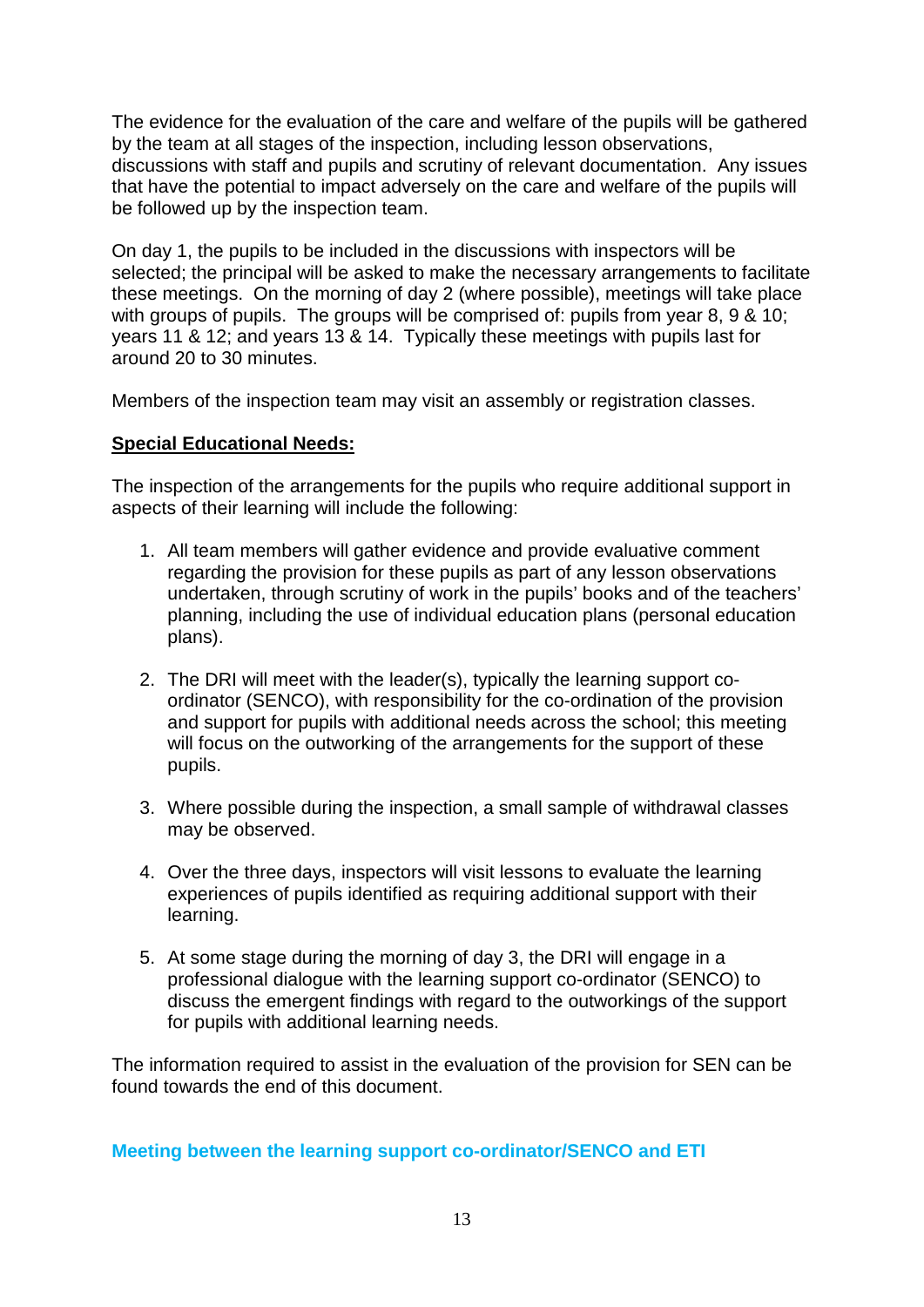The following lines of discussion are used typically by inspectors.

#### **To what extent are pupils' needs identified and appropriate provision put in place?**

- Are procedures and practices compliant with relevant legislation and guidance documentation?
- What is the process of identification of need (involvement of parents; effectiveness of referral system; use of data/assessments)?
- What is the impact of the school's policy for SEN and the SEN register on the pupils?
- How is the SEN register maintained and reviewed?
- What are the interventions outside of the classroom, how are they prioritised and what is the impact?
- What provision is in place for pupils accessing EOTAS placements as per guidance?
- How do you know the needs of the pupils being met in the classroom?

#### **To what extent are pupils who require additional support with their learning participating in school life, progressing well and attaining in line with their ability?**

- How pro-active is the school in creating an inclusive ethos which is supported by its pastoral care arrangements?
- How well do pupils identified with SEN progress and achieve?
- What is the school's policy and practice in analysing and monitoring the attainment of pupils identified with SEN?

#### **To what extent do senior and middle leaders ensure that pupils identified as having SEN are participating in school life, progressing well and attaining in line with their ability?**

- How do senior and middle leaders monitor, evaluate and review the impact of SEN initiatives?
- Does continuing professional development for staff take place, specific to SEN? What is the impact of this?
- How well is capacity of all staff to support pupils with additional learning needs being built within the school?
- Are links established with other whole-school co-ordinators, including literacy, numeracy and careers, to meet the needs of the pupils on the SEN register?
- How is the specific budget for SEN spent on meeting the needs of the pupils identified through the SEN register?
- How effective has the leadership been in raising outcomes for pupils on the SEN register?

#### **Inspection of subject areas**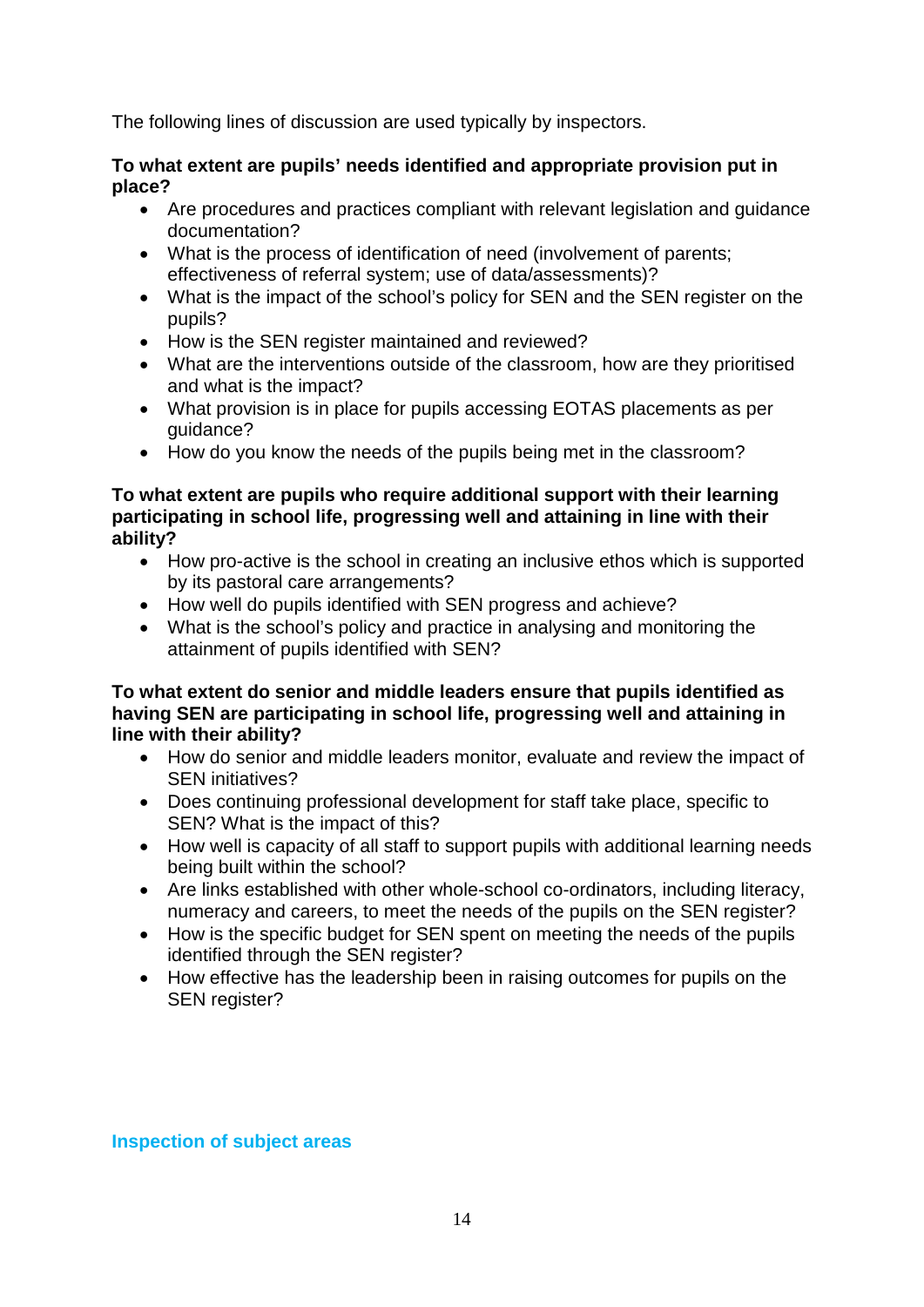Virtually all inspections include a specialist subject focus on English and literacy and mathematics and numeracy. During 2016/17, the inspection of at least one other specialist subject or area of the school's work will normally be included as part of the inspection evidence base. In schools where there is a high proportion of pupils on the SEN register, or a learning support unit, this may be treated as the third subject.

The RI will inform the school which subjects are to be included in the inspection shortly after the school receives its inspection notification letter. Normally, only one other specialist subject will be inspected as well as English and mathematics.

The inspection of specialist subjects will involve usually the following inspection activity.

| <b>Stage</b>            | <b>Inspection activity</b>                                                                                                                                                                                                                                                                                                                                                  |
|-------------------------|-----------------------------------------------------------------------------------------------------------------------------------------------------------------------------------------------------------------------------------------------------------------------------------------------------------------------------------------------------------------------------|
| <b>Pre-inspection</b>   | Specialist inspectors access teacher timetables to plan<br>observation visits and meetings.                                                                                                                                                                                                                                                                                 |
|                         | Inspectors also access the SSID data to analyse trends in<br>the pupils' achievements in public examinations and to<br>benchmark these against similar schools in Northern<br>Ireland.                                                                                                                                                                                      |
|                         | Teachers and middle and senior leaders have the<br>opportunity to attend a whole-staff briefing delivered by the<br>RI in advance of the inspection. There is the opportunity<br>for HoDs/subject co-ordinators, teachers and other staff to<br>ask questions or seek clarification about any aspect of the<br>inspection process.                                          |
| Day 1<br>(illustration) | The specialist inspectors will commence the inspection of<br>the individual subjects or whole-school areas (for example<br>the provision for pupils identified with additional learning<br>needs).                                                                                                                                                                          |
|                         | The specialist inspectors will:                                                                                                                                                                                                                                                                                                                                             |
|                         | undertake lesson observations across the key<br>$\bullet$<br>stages;                                                                                                                                                                                                                                                                                                        |
|                         | scrutinise departmental documentation including<br>$\bullet$<br>departmental development or action plans, self-<br>evaluation documentation, departmental reviews<br>including examination data analysis, schemes of<br>work, any folders/materials stored in the virtual<br>learning environment, cross-curricular planning<br>documents, assessment and marking policies, |
|                         | minutes of meetings, assessment data and subject-<br>specific personal/individual education plans;<br>meet with the HoD/subject co-ordinator, probably at<br>$\bullet$<br>the start and end of the school day; and                                                                                                                                                          |
|                         | hold informal discussions with pupils and scrutinise                                                                                                                                                                                                                                                                                                                        |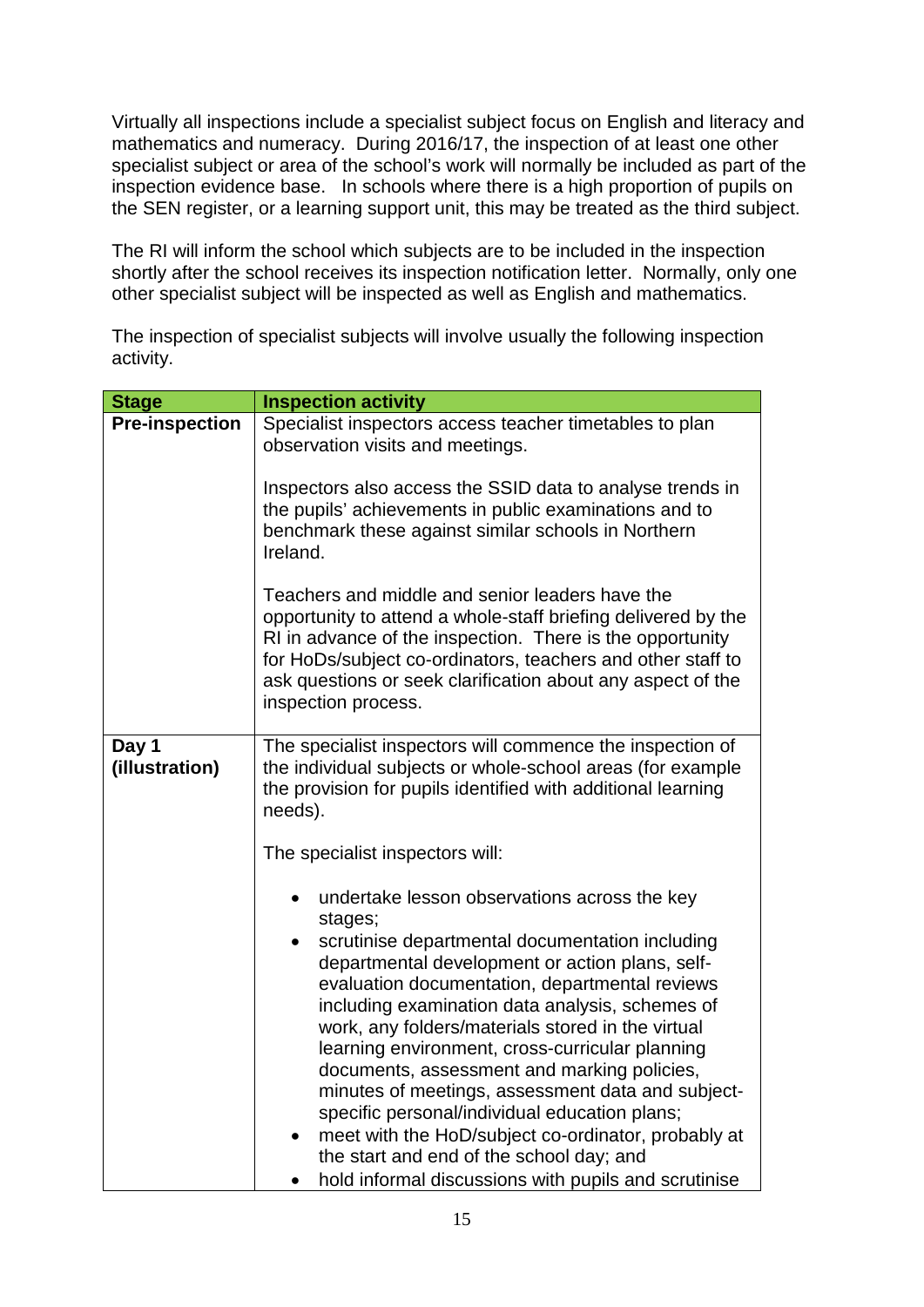| samples of their work |                                                                                                                       |  |
|-----------------------|-----------------------------------------------------------------------------------------------------------------------|--|
|                       |                                                                                                                       |  |
|                       | On some inspections, particularly in larger schools or                                                                |  |
|                       | departments, the specialist inspector may be accompanied                                                              |  |
|                       | by another inspector or an AA.                                                                                        |  |
|                       |                                                                                                                       |  |
| Day 2                 | The specialist inspectors will continue to gather subject-                                                            |  |
| (illustration)        | specific evidence and follow up on any lines of enquiry                                                               |  |
|                       | from day 1. They will continue to observe lessons,<br>scrutinise documentation and talk with key staff.               |  |
|                       |                                                                                                                       |  |
|                       | The inspection work related to the specialist subjects is                                                             |  |
|                       | typically completed by the end of day 2.                                                                              |  |
| Day 3                 | On the morning of day 3, the specialist inspectors                                                                    |  |
| (illustration)        | contribute to the whole-school evaluation of the support for                                                          |  |
|                       | pupils who require additional help with their learning (until                                                         |  |
|                       | break-time/mid-morning) and the arrangements for the                                                                  |  |
|                       | care and welfare of the pupils.                                                                                       |  |
|                       | Specialists meet with DRI to collate and moderate findings.                                                           |  |
|                       |                                                                                                                       |  |
|                       | Before the end of lunchtime, the specialist inspector will                                                            |  |
|                       | hold a professional dialogue with the HoD/subject co-<br>ordinator, along with a member of the senior leadership      |  |
|                       | team, to provide brief feedback on the strengths and areas                                                            |  |
|                       | for improvement for the subject area.                                                                                 |  |
|                       |                                                                                                                       |  |
|                       | On occasion, the RI, DRI or other team member may also<br>attend this professional dialogue. The specialist inspector |  |
|                       | will report an overall performance level for the subject or                                                           |  |
|                       | area of provision inspected, and the level and timing of any                                                          |  |
|                       | follow-up activity.                                                                                                   |  |
|                       |                                                                                                                       |  |
| <b>Afternoon</b>      | Inspection team moderation meeting, chaired by the RI and                                                             |  |
|                       | attended by the representative.                                                                                       |  |
|                       |                                                                                                                       |  |
| Post-                 | In the sections on outcomes for learners and quality of                                                               |  |
| inspection            | provision, the published report will contain concise, high-                                                           |  |
|                       | level summary evaluations about the subjects/areas of                                                                 |  |
|                       | provision inspected.                                                                                                  |  |
|                       | Where the work of a subject/area of provision area is                                                                 |  |
|                       | evaluated to have important, significant or urgent areas for                                                          |  |
|                       | improvement, this may be reported on in the main areas for                                                            |  |
|                       | improvement for the school; in these instances, there will                                                            |  |
|                       | be a follow-up inspection activity.                                                                                   |  |
|                       |                                                                                                                       |  |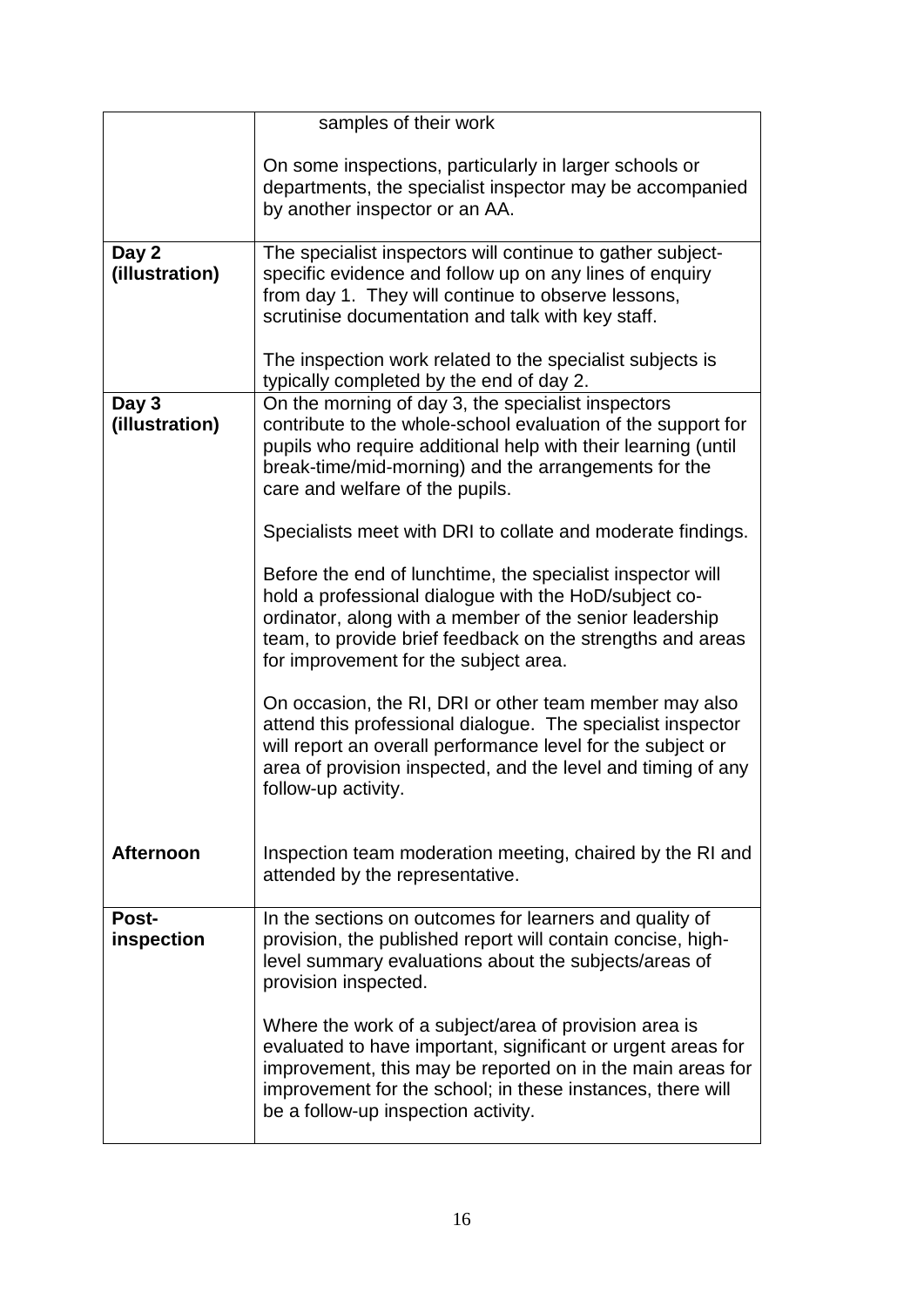#### **Meeting with the governors**

The meeting with the governors is an opportunity for the RI to seek the views of the governors and evaluate the effectiveness of the governance of the school. The meeting normally takes place towards the end of day 2 of the inspection. The RI will be accompanied by another team member.

Following a brief introduction, the RI will:

- explain the purpose of the meeting, namely to take account of the views of the governors on the life, work and performance of the school, including their evaluation of the effectiveness of the governance of the school;
- explain and answer questions on the nature of the inspection and the report;
- seek governors' views about their different roles in the governance of school, including safeguarding;
- report back to governors the summary of the various questionnaire returns; and
- discuss the content of the pre-inspection questionnaire<sup>[16](#page-18-0)</sup> where it has been completed by the governors.

The RI will seek governors' views on their role in the following areas.

#### **1. Pupil progress**

This will include discussion around:

- o the information received by governors about the progress made by the pupils;
- o statistical trends over recent years, benchmarking and how the school's performance compares with other schools;
- o the progress and performance of pupils on free school meals and those with special educational needs;
- o the performance of individual subjects/departments;
- o the school ethos and the role of pastoral care in raising standards; and
- o the promotion of high expectations, positive attitudes towards, and value of, learning.

#### **2. Main challenges facing the school**

This will include discussion around:

- o the school development planning process, consultation and identification of priorities;
- o challenging underperformance and supporting improvement;

<span id="page-18-0"></span><sup>16</sup> <http://tinyurl.com/Guidance-Governors>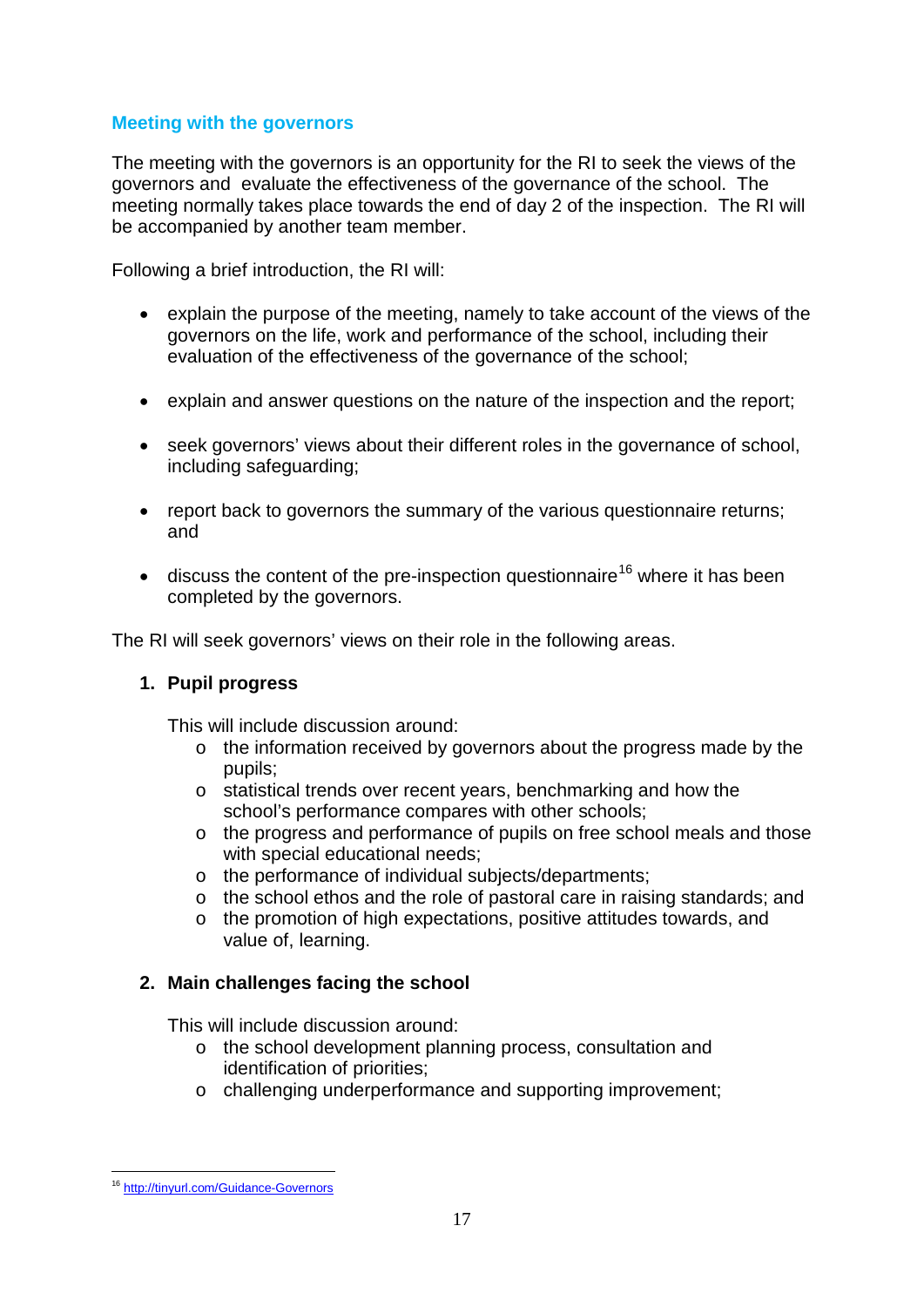- o the provision of a relevant curriculum to meets the needs and aspirations of the pupils, as well as levels of collaboration across the area learning community; and
- o support for pupils with free school meal entitlement and those with additional learning needs.

#### **3. Improving quality of provision/maintaining and raising standards**

This will include discussion around:

- o the level of engagement with principal, senior leaders, staff and pupils;
- o their role in challenging and being accountable;
- o their involvement in promoting high-quality learning, teaching and assessment;
- o ensuring sound financial planning; and
- o the effective and efficient use of resources to meet the needs of the pupils.

#### **Curriculum and careers**

The evaluation of the curriculum and the provision for CEIAG is a very important aspect of the inspection; it will be the responsibility of one of the members of the inspection team to take the lead in the inspection of the curriculum and CEIAG.

Typically, the inspection of curriculum and CEIAG will include the following.

- 1. Prior to, or at the start of the inspection, the lead inspector will access and evaluate the school's most recent Entitlement Framework audit.
- 2. The lead inspector will meet with the member of the Senior Leadership Team (SLT) with responsibility for curriculum planning to:
	- o discuss and evaluate the school's approach to curriculum planning and the review/self-evaluation of the relevance, balance and flexibility of the curriculum to meet the needs, interests and career goals of the pupils;
	- o ascertain recent changes to the curriculum offer (including enhancement and extra-curricular) and the associated rationale for changes;
	- o discuss the linkages between curriculum planning and CEIAG;
	- o discuss the range of leavers' destinations and how the school analyses and uses this data to inform curriculum planning and review;
	- o determine the rationale for, and effectiveness of, any level 2 provision delivered at post-16;
	- o discuss proposed future changes to the curriculum, and how these are aligned with the priorities in the school development plan;
	- o ascertain how the curriculum planning and monitoring processes take place and how effective they are; and
	- o assess the alignment of the curriculum to government's priority skills areas and local and regional labour market information.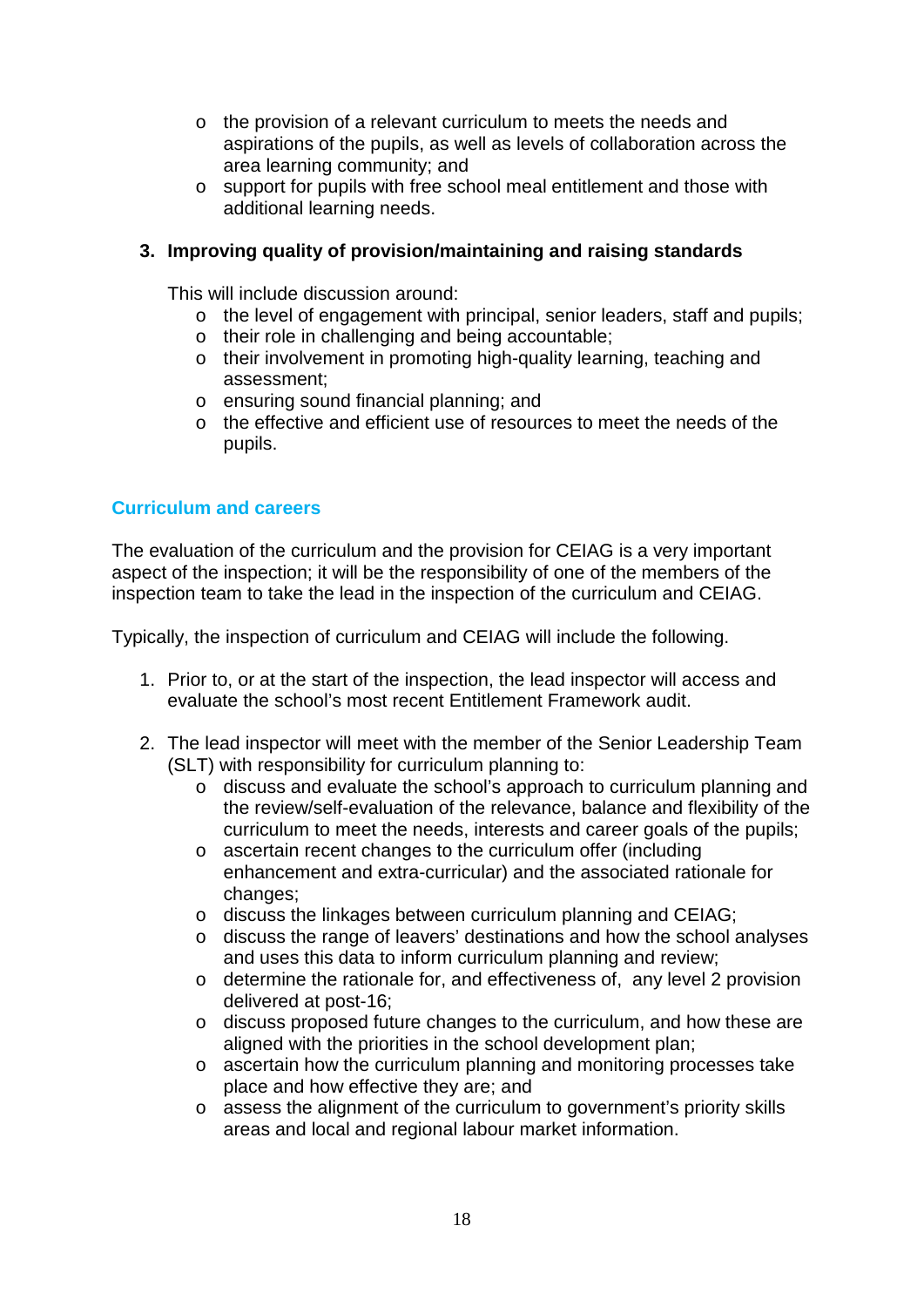- 3. Evaluation of the quality and impact of the curriculum, staffing, resources, accommodation, and leadership and management in careers. This will involve:
	- o observation of a sample of careers and/or employability lessons;
	- o discussions with the teacher in charge/head of careers;
	- o evaluation of the effectiveness and impact of careers advice and guidance
	- o evaluation of the extent and impact of the pupils' work-related learning opportunities and workplace knowledge and experiences;
	- o evaluation of the extent to which pupils acquire and apply a range of skills, dispositions and attitudes that enhance employability;
	- o evaluation of the extent to which the pupils benefit from a progressive personal career planning process, across the key stages;
	- o discussions around the continuing professional development opportunities for staff involved in careers;
	- o discussion around the self-evaluation and development planning processes for CEIAG;
	- o input to the evidence base by the ETI subject specialist inspectors; and
	- o discussions with some pupil groups, particularly at KS 4 and post-16.
- 4. The lead inspector will meet with the member of staff with responsibility for area learning community collaboration.
- 5. Scrutiny of a range of documentation, including:
	- o self-evaluation and action-planning documentation
	- o option/subject choice documents at year 8 entry, KS 4 and post-16 and any criteria for progression from year 13 to year 14;
	- o data about year 13 to year 14 progression, destinations of leavers at the end of KS 4, end of year 13 and end of year 14;
	- o achievement and progression data for post-16 pupils following largely level 2 programmes of study at post-16;
	- o evaluation of the extent and impact of the pupils' workplace knowledge and experiences;
	- o pupils' workplace experiences at KS 4 and post-16;
	- o schemes of work;
	- o the numbers of pupils, over the past three years, accessing courses through other area learning community providers and the number of pupils from other providers accessing courses in the school, including subjects and at what level; and
	- o SSID achievement data.

#### <span id="page-20-0"></span>**Guidance on the ETI's meetings with middle leaders/managers**[17](#page-20-1)

During the inspection, the work of a range of middle leaders/managers will be evaluated. As well as individual meetings between specialist inspectors and middle and senior leaders, the DRI will convene a meeting between a small number of inspectors and a representative group of middle leaders. This group will include

<span id="page-20-1"></span><sup>&</sup>lt;sup>17</sup> By middle managers/leaders we mean responsible post-holders such as heads of department, subject leaders, co-ordinators and heads of year.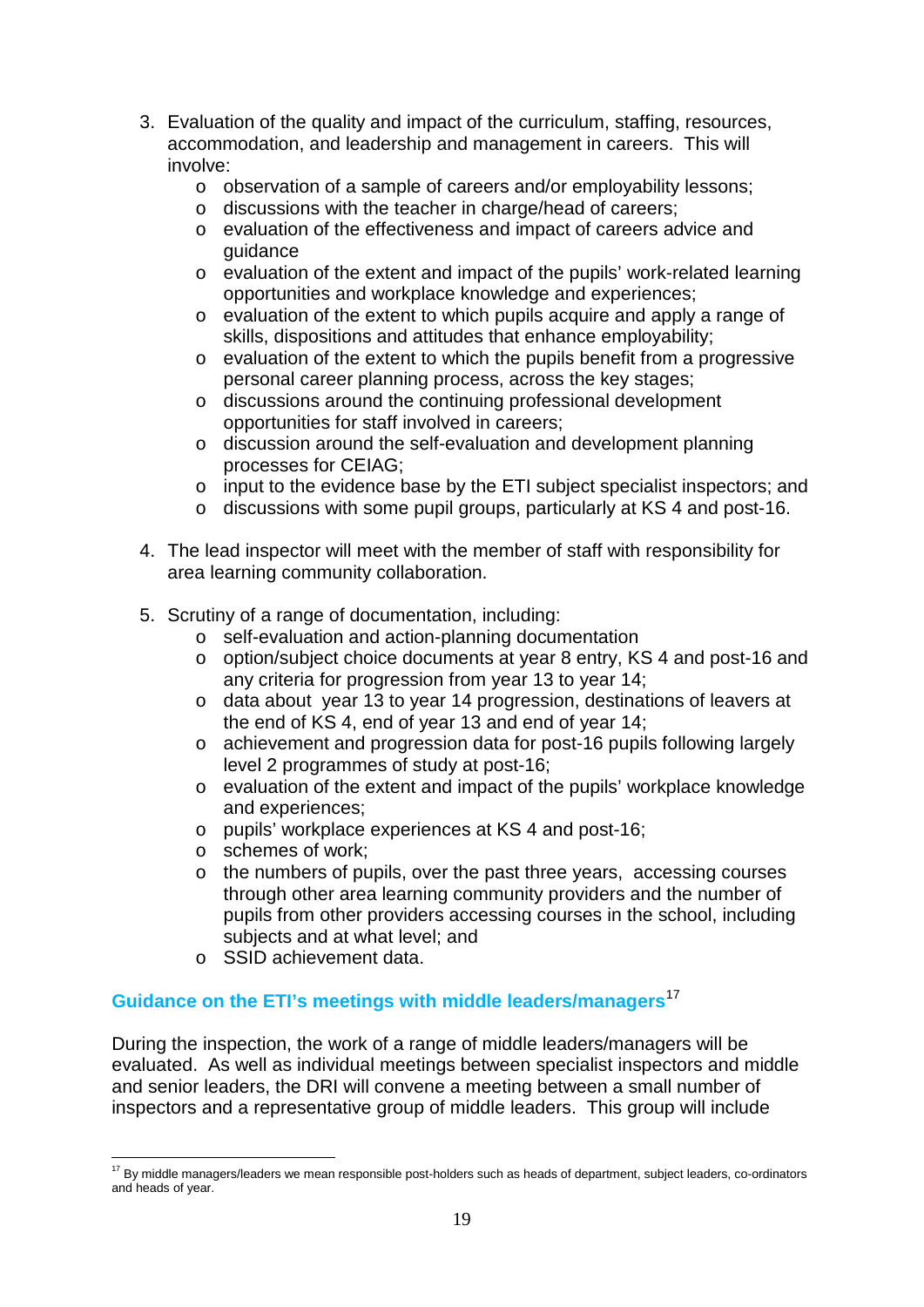some heads of department, co-ordinators and teachers who lead in aspects of the provision such as curriculum and the Entitlement Framework and care and welfare.

It is important to note that these are discussions with the leaders of these areas and are not 'interviews'. Inspectors are keen to hear what they do to support pupils and to help them achieve.

The focus for discussion includes/comprises the current developments and priorities for improvement in their area of responsibility, progressed through effective selfevaluation, particularly the strengths and areas for improvement in the provision and the achievements and standards of the pupils.

There is no need for any additional documentation to be produced for this meeting. The inspectors are interested in being talked through the key current documents i.e. current priorities, how they became priorities and, using first-hand evidence, what evidence there is of progress being made.

The following lines of discussion will be used by inspectors.

#### **1. The role of middle leaders in monitoring and evaluating the quality of learning and teaching**

#### **Is good practice identified and shared?**

- Are learning and teaching regularly/always discussed at departmental and other meetings?
- Do teachers have a shared understanding of pedagogy?
- Is the document being discussed a working document? How is it reviewed? Is it truly 'owned' by members of the department – how is that promoted?
- Is there a collective depository of good practice?

#### **Is learning and teaching observed?**

- Do middle/senior leaders observe learning and teaching, other than through the Performance Review and Staff Development process?
- Are there opportunities for peer observation? How effective are they?

#### **What other strategies are used for monitoring and evaluation?**

- Do middle/senior leaders use (for example) book scoops/book looks? What has been learnt and what actions are taken?
- How are pupils' or parents' views sought and acted on in any evaluation? If so, what was learnt from this?

#### **2. Self-evaluation and action-planning processes**

#### **How do middle managers/leaders evaluate the work of colleagues/departments and how does that inform future planning?**

• Do all departments/subjects areas have action plans?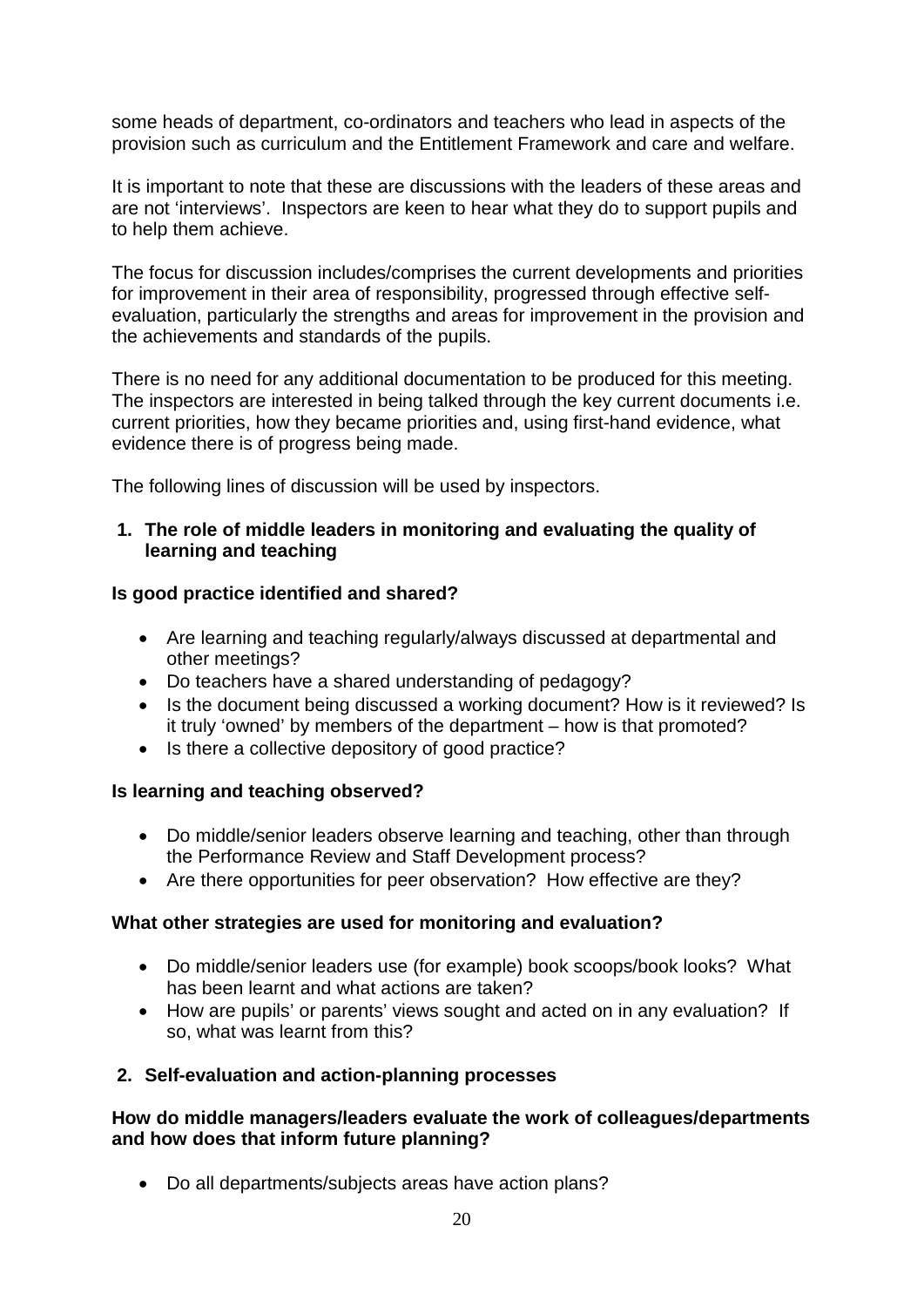- How are the priorities decided upon? How well are they aligned to the priorities in the SDP?
- How are baseline positions identified?
- How does the self-evaluation process work? How is the impact of actions monitored and evaluated by middle managers/leaders, and by senior leaders?
- Have the prompts from the ETI Inspection and Self-Evaluation Framework (or its predecessor Together Towards Improvement), Every School a Good School, Count, Read; Succeed, or any other relevant documents (for example the ETI learning insight profile) been used at department meetings and to what effect?

#### **3. The use of data to aid monitoring and evaluation of standards and progression in learning, and to inform future planning**

- How is the pupils' progress assessed, tracked and monitored?
- Is there a target-setting process? How are targets set, agreed, monitored? What is the impact of any intervention strategies for pupils?
- How is the pupils' performance in public examinations analysed?
- Is performance benchmarked against similar schools? If so, what does this show?
- Are all members of each department/area of provision aware of the department's benchmarked performance?
- Is class by class performance data shared openly?
- Does the school use standardised test results to monitor progress across the school/year groups, or simply to identify those who may require additional support? How well is the data used?
- How is underperformance identified and addressed at the different levels in the school?

#### **4. The quality and effectiveness of the level of accountability between middle managers, senior leaders and governors**

#### **Is there appropriate accountability?**

- For whom are evaluative reports produced and what happens next? What evaluative feedback is provided by senior leaders?
- Are there meetings with the principal at which the work of the department is discussed? To what extent do they lead to improvement?
- Does the SLT/principal receive a copy of the agenda and minutes of departmental meetings? What feedback is provided? Do they access pupils' assessment data in SIMS, and what do they do with this information?
- To what extent do middle leaders have contact with, and receive feedback from, the governors?

#### **5. General**

- What provision is there for pupils who need additional support with learning?
- What do you do to help parents support their child's learning?
- Do you have any links with primary schools? Transition arrangements?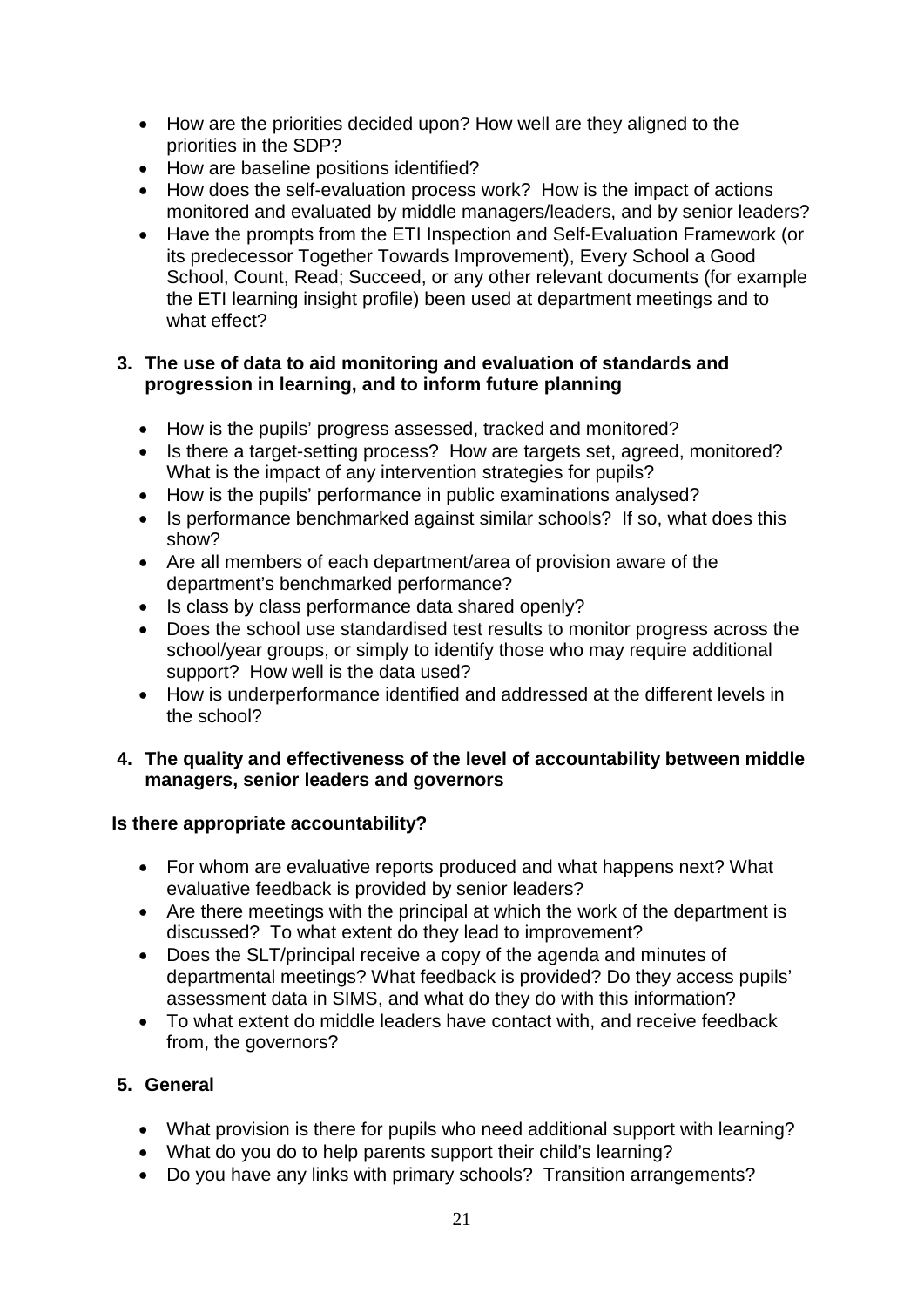Inspectors will also follow up with middle leaders areas of interest or concern which are emerging as inspection findings.

#### **Summary of key information that should be provided by the school**

The information that should be provided by the school includes:

- the inspection overview document (at the time of the pre-inspection visit);
- the signed and dated safeguarding proforma (at the time of the pre-inspection visit);
- the SDP (at the time of the pre-inspection visit);
- day 1 lesson visits/timetables;
- statistical data tables;
- governance self-evaluation proforma;
- staff timetables, hard copies as well as in the SSID;
- a school map:
- the structure of school day;
- assessment records;
- the school organisation structure and staff responsibilities;
- evidence from the self-evaluation process;
- minutes of senior leadership team meetings;
- minutes from the meetings of the board of governors;
- departmental developmental and action plans, including schemes of work;
- whole-school policies and action plans for literacy, numeracy and ICT and learning and teaching;
- outcomes achieved by pupils at stages  $1 5$  on the SEN register;
- safeguarding/child protection and pastoral care policies;
- returns from any pupil questionnaires/focus groups or evidence of their involvement in the decision-making process; and
- samples of work, as requested by subject specialists.

To support the inspection of the provision for **special education needs**, the learning support co-ordinator should collate (from existing documents) and provide:

- the school's policy for SEN;
- the SEN register (current year and previous year) and details of the arrangements for SEN;
- class lists (to include pupils on the SEN register and the stage at which they are);
- details of the pupils in receipt of access arrangements (current and previous year);
- the attainments of pupils at stages 1 to 4 on the SEN register;
- the attainments of pupils at stage 5 on the SEN register;
- details of work experience placements for pupils on SEN register (current and previous year); and
- a sample of individual education plans across the stages.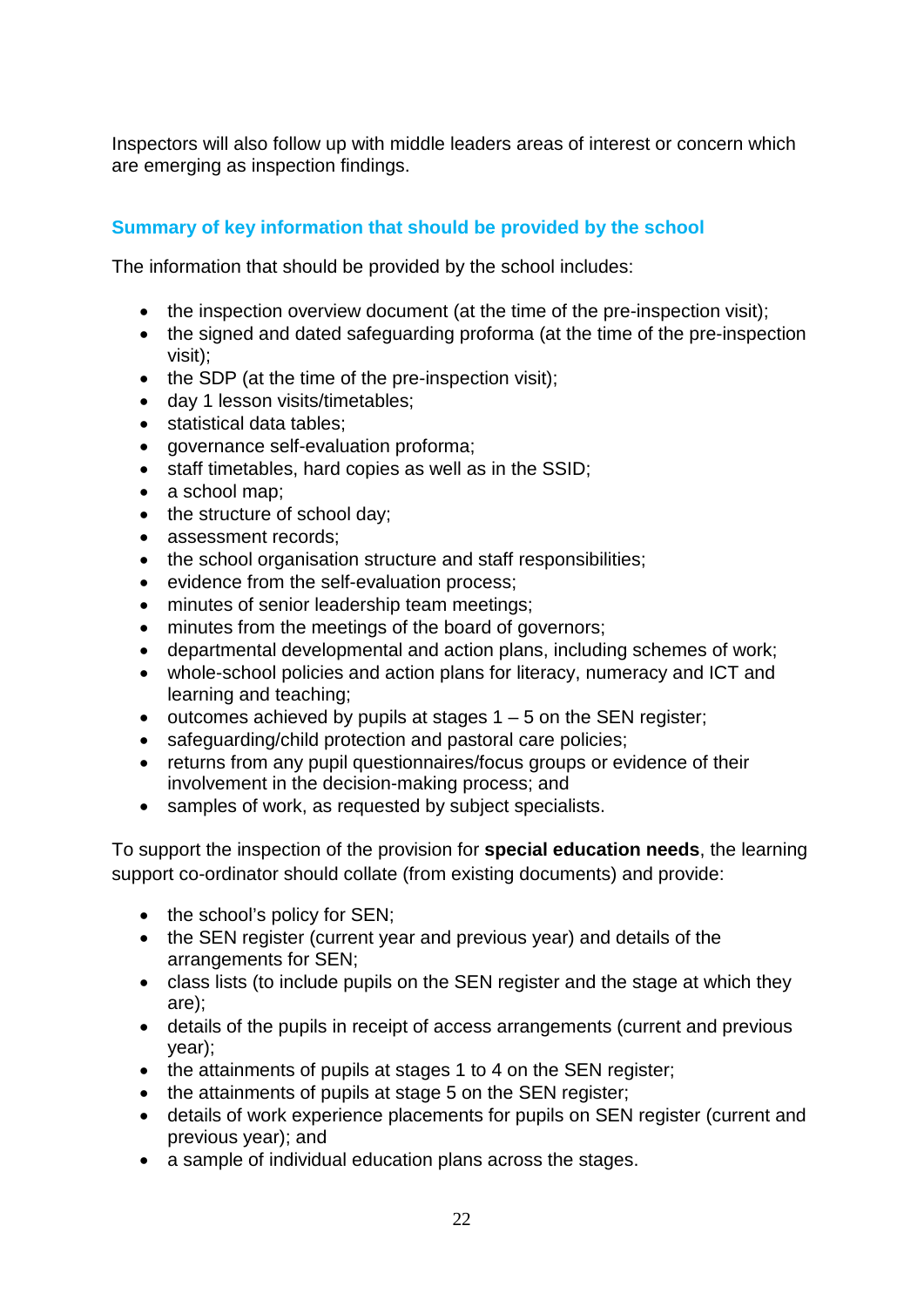Teachers should make available to inspectors visiting classes:

- planning file (normal planning notes: for example, short-term, medium-term or longer-term planners);
- current IEPs (personal education plans);
- class assessment and tracking data; and
- samples of pupils' work across the ability range.

#### **Post-inspection**

- The school will receive a pre-publication copy of the report to check the accuracy of factual information.
- The final report will be published on the ETI website.
- There will be inspection follow-up activity; if the school has been evaluated as having either a high level of capacity for sustained improvement or the capacity to identify and bring about improvement in the interests of all learners, this will typically be in the form of a sustaining improvement inspection around three years after the original inspection.
- For other schools, the ETI will engage in a formal follow-up inspection process. For schools evaluated as needing to address important areas for improvement, this will take place within 12 to 18 months; the follow-up will take place within a two year timeframe for those schools evaluated as needing to address urgently the significant areas for improvement.

#### **Partial inspections**

In some instances, for example, inclement weather, or other unique circumstances, the ETI may not be able to complete all aspects of an inspection. Such instances are dealt with by the ETI on a school by school basis, and it is important for the principal and the RI to stay in contact throughout the inspection process.

The underlying protocols adhered to by the ETI in these situations are:

- the ETI will endeavour to complete as much of the inspection as possible;
- the principal (or chair of the board of governors if the principal is unable to be involved) should liaise with the RI, including the provision of information around the extent of any issues;
- the ETI will require access to:
	- o the SDP and all related school documentation including departmental planning and action plans, whole-school policies for literacy, numeracy, ICT, pastoral care and safeguarding (including the completed safeguarding proforma), learning and teaching, assessment and so on;
	- o groups of pupils for the pastoral care and safeguarding discussions; and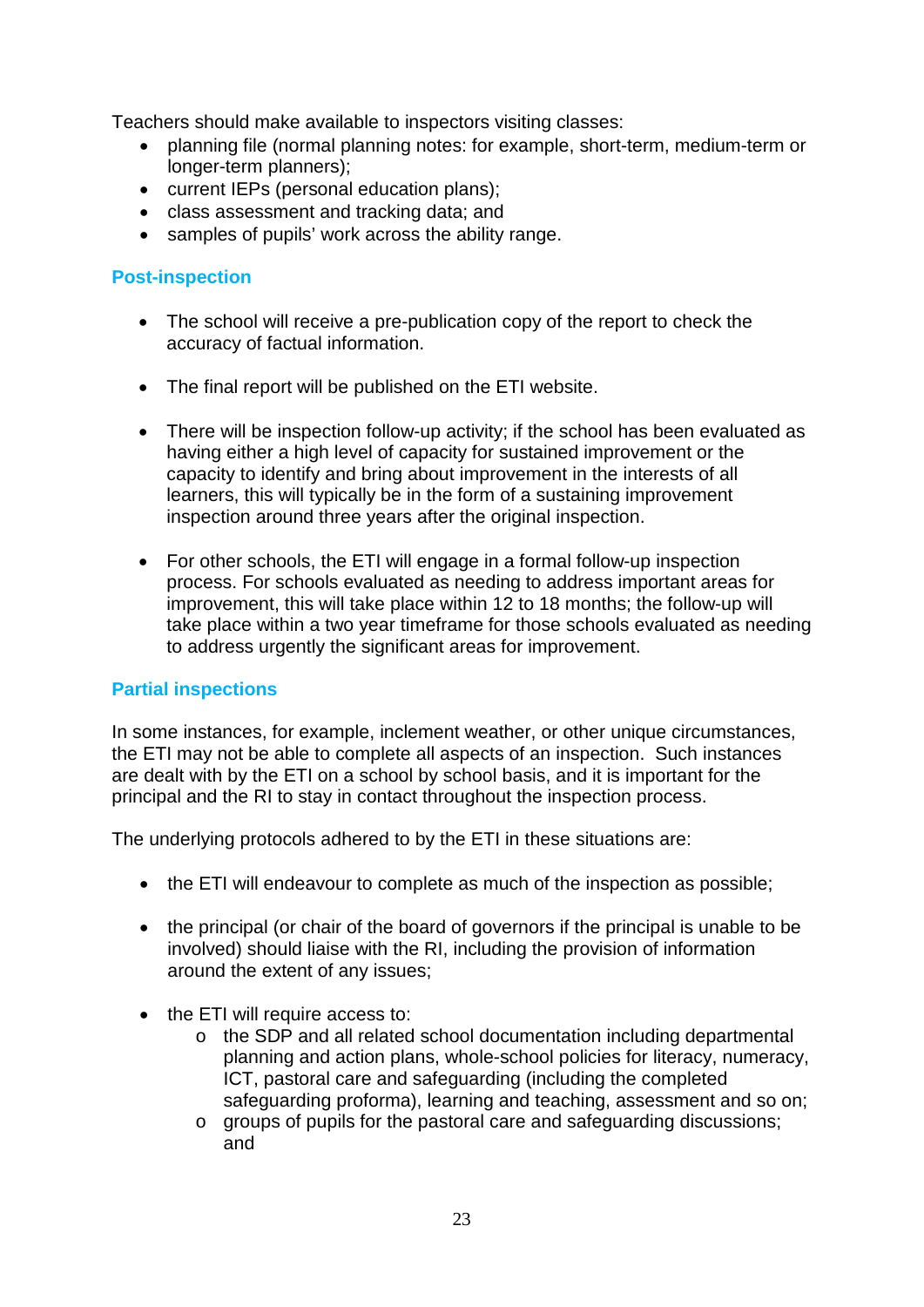- o the pupils' written work.
- the ETI will consider the inspection as complete and publish a report outlining the progress made on the inspection and any available evaluations, including the adequacy of the school's arrangements for safeguarding; and
- where there is insufficient evidence to reach an overall conclusion evaluation, the school will be considered a high priority for a future inspection.

Further detail around the arrangements specific to individual schools will be provided through the RI and IST.

#### **Frequently asked questions (FAQs)**

#### **Does the principal always take on the role of the representative?**

Mostly but not always - if not the principal, the representative should be in a senior leadership position with full and immediate access to the principal. The representative should be able to take actions or make decisions as necessary and be a key member of staff involved in improvement planning after the inspection. It is expected that the representative will attend the oral report back on the last day of the inspection.

Taking on the role of representative can be a good developmental opportunity for a member of the senior leadership team. Further details about the role of the representative and who is best suited to fulfil it can be found in the ETI document The Role of the Representative in the Inspection Process<sup>[18](#page-25-0)</sup> on the ETI website.

The organisation may prefer not to nominate a representative. In this circumstance, the RI will continue to promote the ETI's core principles of openness and transparency and maintain good working relationships with the senior management and staff.

#### **What do I do if a problem arises?**

It is important that any concerns or issues are dealt with promptly and sensitively. In most circumstances an issue can be resolved at an informal level. In the first instance you should raise any issue with the RI as soon as possible. In the unlikely event that the concern is about the RI, then this should be raised with the DRI in the first instance. The RI/DRI, working with any member of the team as appropriate, will work to resolve the matter as soon as possible, preferably during, or immediately following the inspection.

If it has not been possible to resolve your concerns informally, you may decide to make a formal complaint. A copy of the ETI Complaints Procedure<sup>[19](#page-25-1)</sup> will have been provided as part of the inspection documentation and can be accessed on the ETI

<span id="page-25-1"></span><span id="page-25-0"></span><sup>&</sup>lt;sup>18</sup> <http://tinyurl.com/Role-Representative><br><sup>19</sup> <http://tinyurl.com/Comp-Procedure>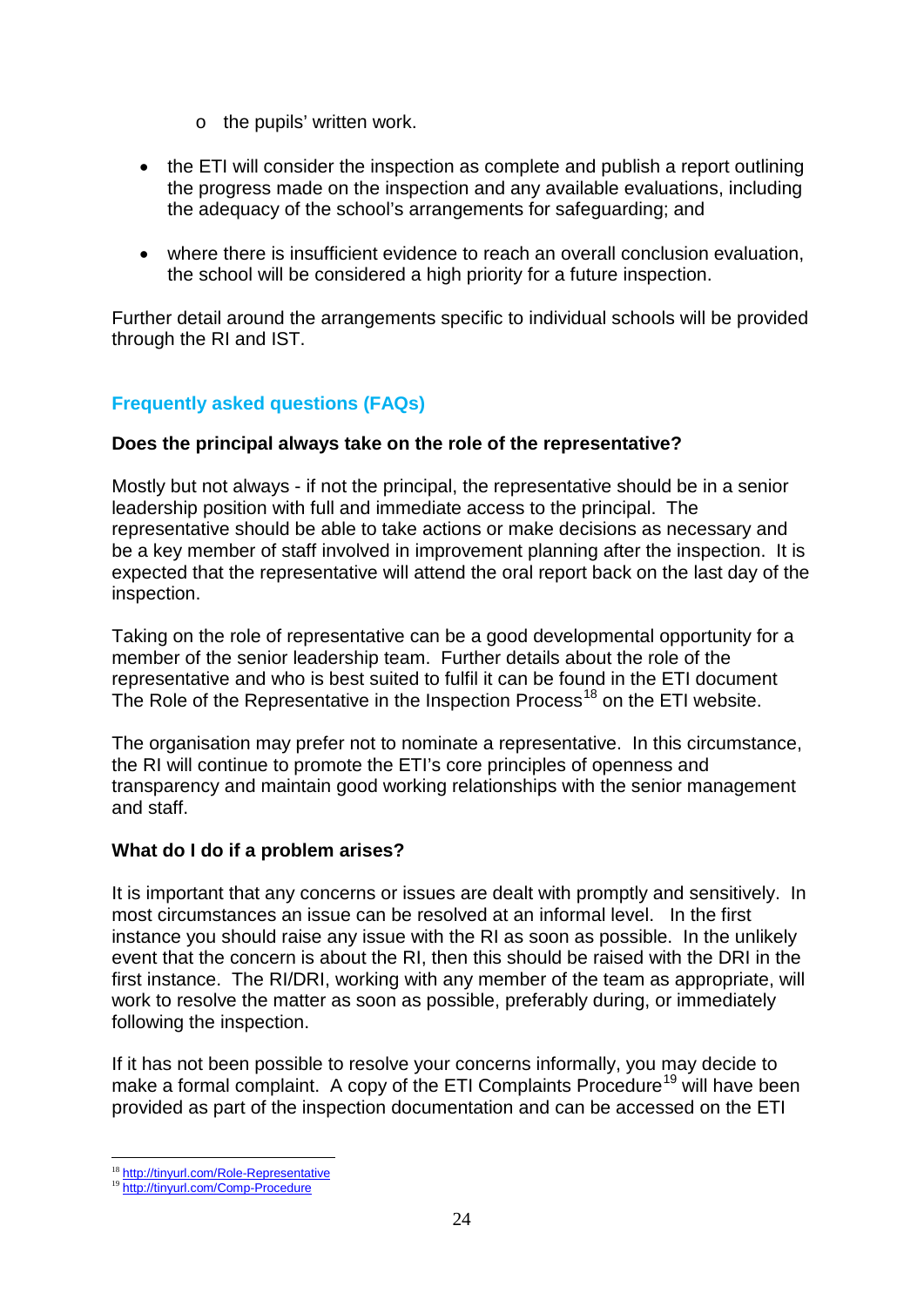website.

#### **Will all teachers be visited during the inspection?**

All teachers may not be visited during an inspection. Much depends upon the size of the school and also the subjects being inspected. Class visits can take place up until the lunchtime of the third day of the inspection.

#### **What feedback will teachers receive?**

All teachers will receive short feedback at the end of the lesson, or, if it is not convenient at this time (for example the inspector only stays for one lesson out of a double), at the earliest opportunity after the lesson. This will outline those aspects of the lesson which went well and also any areas for improvement that need to be considered. This feedback will typically be short as the inspectors do not want to hold up the next lesson.

#### **What feedback will the heads of department or co-ordinators expect to receive at the end of the inspection?**

Before the end of lunchtime on day 3 of the inspection, the HoD/subject co-ordinator along with a member of the senior leadership team will have a professional dialogue with the subject specialist inspector. The inspector will highlight the strengths and discuss any areas for improvement. Normally, the inspector will report an overall performance level for the subject/area of focus.

#### **Will inspectors visit provision delivered by other providers in the ALC, such as other schools or a further education college?**

Yes. It is important to inform staff from other providers who come into the school that they may be visited by an inspector. It is also important to inform pupils from other schools who attend your school that an inspection is taking place and that inspectors may visit classes.

#### **How do I request the postponement of an inspection?**

Inspections are only postponed in the most exceptional circumstances. The chair of the board of governors can write to the chief inspector requesting the postponement of an inspection. The chief inspector will consider this request and provide a prompt written response to the chair.

#### **If the principal of the school is absent during the inspection period, does the inspection still go ahead?**

Yes, in almost all circumstances the inspection will go ahead as planned.

#### **What is the best way to plan a pre-inspection day?**

A possible outline of the day for a pre-inspection visit is outlined below.